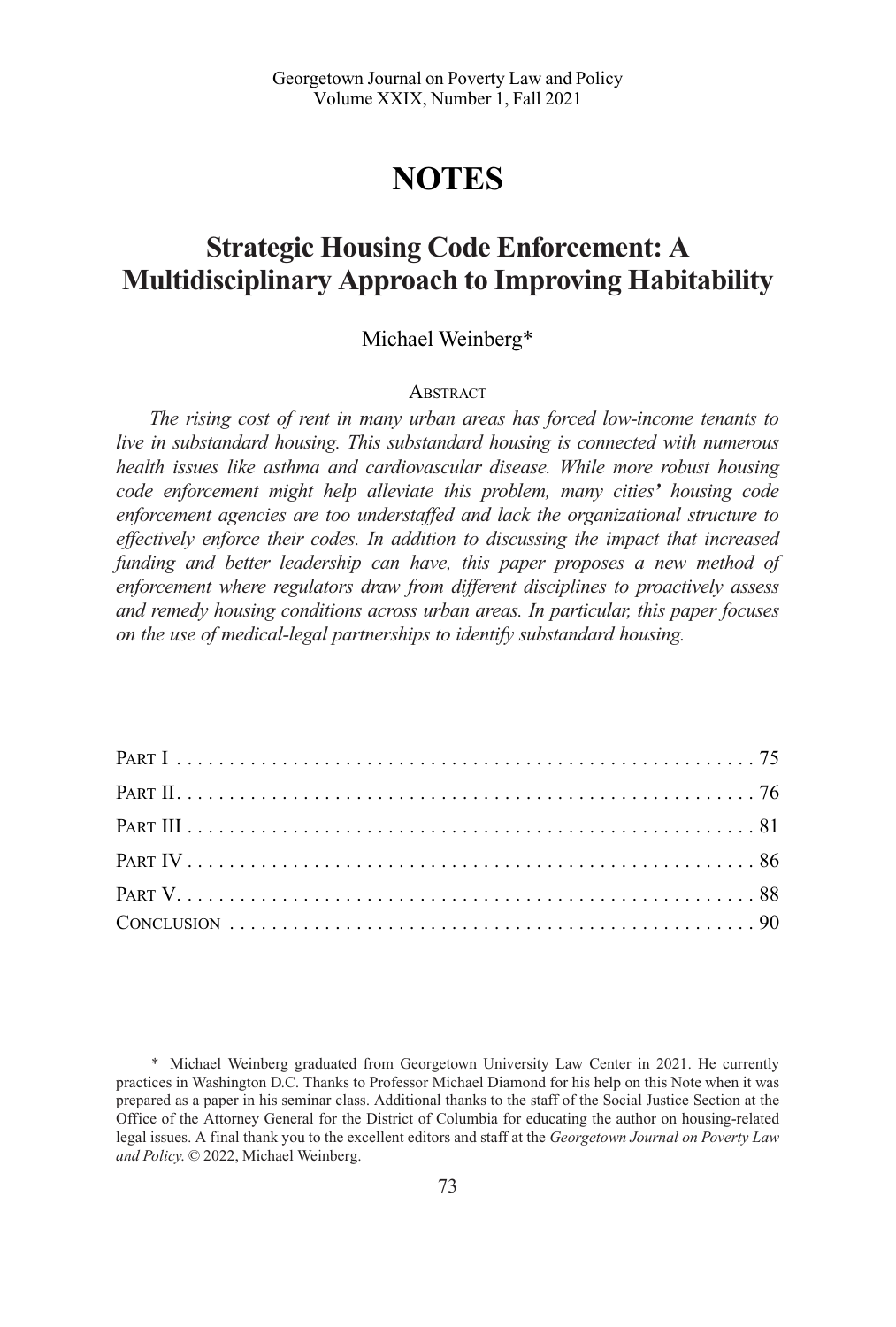The shrinking supply of affordable housing in our nation's capital has forced low-income renters into an ever-worsening situation. In a city that was projected to add  $9,300$  new apartment units in  $2019$ ,<sup>1</sup> low-income renters are forced to live in dilapidated apartments with mold, lead, vermin, sewage problems, structural issues, and numerous other health hazards.<sup>2</sup> Lengthy exposure to these hazards through residency in unsafe buildings can aggravate existing health conditions and cause new ones.<sup>3</sup> These issues have only been exacerbated by the Covid-19 pandemic, as low-income landlords facing a financial crunch have frequently deferred maintenance on their properties to save money.<sup>4</sup>

Historically, the majority of code enforcement has been built around responding to complaints.<sup>5</sup> Unfortunately, this model has, for a variety of reasons explored later in this paper, failed to deliver the kind of systematic change that permanently helps tenants in substandard housing. A 1995 paper on the topic of housing codes refers to their enforcement as "law in action"<sup>6</sup> – meaning, on-theground enforcement of code violations demands flexibility and discretion.7 This axiom is still true today, and the challenge of improving the standard of housing for low-income tenants demands different tools and a different approach than what has traditionally defined housing code enforcement.

This paper explores how modern housing code enforcement should be reformed to accomplish the broader goal of raising the overall standard of housing. Through the lens of housing code enforcement in Washington, D.C., this paper examines different models of enforcement, necessary bureaucratic changes, new tools available to regulators and inspectors, and innovative partnerships that enforcement agencies should pursue. Ultimately, the point of this paper is to suggest that regulatory agencies take a more holistic and strategic view of the housing landscape to better accomplish enforcement without harming vulnerable tenants.

This paper is comprised of five parts. Part I describes the linkages between health and substandard housing, outlining how housing is one of the predominant social determinants of health. Part II contains a brief history of housing codes, a discussion of how housing code enforcement affects the supply of affordable

<sup>1.</sup> Andrew Giambrone, *Apartment construction is cooling in the D.C. metro area, study says*, CURBED (Aug. 29, 2019), [https://dc.curbed.com/2019/8/29/20838868/dc-metro-area-apartment-construction](https://dc.curbed.com/2019/8/29/20838868/dc-metro-area-apartment-construction-development-slowdown)[development-slowdown.](https://dc.curbed.com/2019/8/29/20838868/dc-metro-area-apartment-construction-development-slowdown)

*Id.*; Delia Goncalves, *'Families are living in squalor'* j *High cost of rent in DC forces families*  2. *to live in dangerous conditions*, WUSA9 (Nov. 14, 2019), [https://www.wusa9.com/article/news/local/](https://www.wusa9.com/article/news/local/gentrification-high-cost-of-dc-rent-forcing-families-to-live-in-unsafe-homes/65-3b3fd1e4-75ec-43ec-8846-7247255abd74)  [gentrification-high-cost-of-dc-rent-forcing-families-to-live-in-unsafe-homes/65-3b3fd1e4-75ec-43ec-](https://www.wusa9.com/article/news/local/gentrification-high-cost-of-dc-rent-forcing-families-to-live-in-unsafe-homes/65-3b3fd1e4-75ec-43ec-8846-7247255abd74)[8846-7247255abd74.](https://www.wusa9.com/article/news/local/gentrification-high-cost-of-dc-rent-forcing-families-to-live-in-unsafe-homes/65-3b3fd1e4-75ec-43ec-8846-7247255abd74)

<sup>3.</sup> CHRISTINA STACY ET AL., URB. INST., STRATEGIC HOUS. CODE ENF'T AND PUB. HEALTH 4, 4 (2018), [http://npimemphis.org/wp-content/uploads/2018/10/Strategic-Code-Enforcement-and-Public-](http://npimemphis.org/wp-content/uploads/2018/10/Strategic-Code-Enforcement-and-Public-Health.pdf)[Health.pdf](http://npimemphis.org/wp-content/uploads/2018/10/Strategic-Code-Enforcement-and-Public-Health.pdf).

*Survey Finds Small Landlords Deferred Maintenance Due to Financial Strains during COVID-*4. *19 Pandemic*, NAT'L LOW INCOME HOUS. COAL. (Mar. 22, 2021), [https://nlihc.org/resource/survey-finds](https://nlihc.org/resource/survey-finds-small-landlords-deferred-maintenance-due-financial-strains-during-covid-19)[small-landlords-deferred-maintenance-due-financial-strains-during-covid-19.](https://nlihc.org/resource/survey-finds-small-landlords-deferred-maintenance-due-financial-strains-during-covid-19)

<sup>5.</sup> STACY, *supra* note 3, at 12.

<sup>6.</sup> H. Laurence Ross, *Housing Code Enforcement as Law in Action*, 17 L. POLICY 133 *passim* (1995).

<sup>7.</sup> *Id.* at 154–55.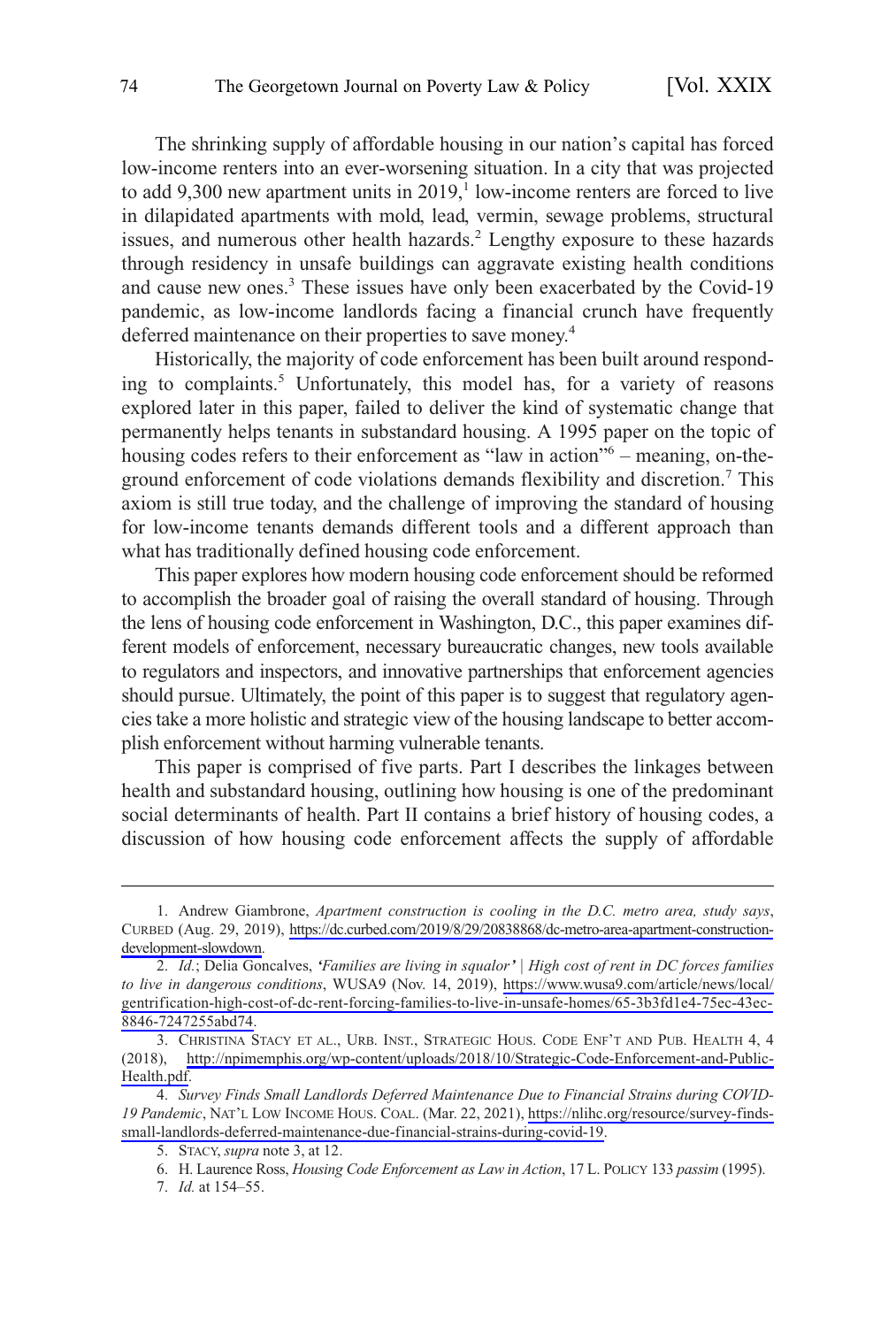housing, and an analysis of some of the costs of ineffective enforcement. Part III covers housing enforcement in D.C., examining the administrative processes inspectors and regulators use, as well as the issues the D.C. enforcement agency has experienced. Part IV addresses new models for housing code enforcement, contrasting a complaint-based model with a more holistic and strategic approach. Part V analyzes the promise of medical-legal partnerships as a tool to better, and more strategically, enforce housing codes using existing medical data. Part VI considers the role of tenants in the enforcement process and covers the powers and tools they have to aid, or hinder, enforcement.

#### PART I

Substandard living conditions have a deep effect on an individual's health.<sup>8</sup> Housing issues manifest in health problems that may appear unrelated. For example, living in cold housing has been associated with an increased risk of cardiovascular disease, lower general health status, and the increased use of health services.<sup>9</sup> Housing inhabited by low-income families and individuals shows a particular connection to health issues.10 Poorer families who lived in buildings with physical habitability issues reported sleeping far less than families in safer housing. $11$ 

A major issue afflicting low-income housing is the prevalence of household pests and the lasting health issues they can cause.12 As an example, children in Washington, D.C. who reside in the poorest ward in the city have ten times the number of emergency room visits for asthma as do children residing in wealthier areas of the city.<sup>13</sup> A major cause of asthma? The presence of household pests like cockroaches and mice, both of which cause asthma sensitivity and an increased risk of asthma related hospitalization and morbidity.14 Doctors at the Children's National Health System's asthma clinic point to housing conditions as one of the predominant factors exacerbating these socio-economic health disparities.15 Indeed, a different study suggests a link between the existence of a high level of housing code violations in a neighborhood and the hospitalization of children for asthma.<sup>16</sup>

<sup>8.</sup> James Krieger & Donna Higgins, *Housing and Health: Time Again for Public Health Action*, 92 AM. J. PUB. HEALTH 758, 758 (2002).

<sup>9.</sup> *Id.* at 759.

<sup>10.</sup> *See id.* 

<sup>11.</sup> Wendy M. Troxel et al., *Broken Windows, Broken Zzs: Poor Housing and Neighborhood Conditions Are Associated with Objective Measures of Sleep Health*, 97 J. URB. HEALTH 230, 235 (2020).

<sup>12.</sup> Krieger & Higgins, *supra* note 8, at 760.

<sup>13.</sup> Morgan Baskin, *Doctors Blame D.C.'s High Asthma Rates in Part on Poor Housing*, WASH. CITY PAPER 1, 2 (May 22, 2019), [https://washingtoncitypaper.com/article/180182/doctors-blame-dcs](https://washingtoncitypaper.com/article/180182/doctors-blame-dcs-high-asthma-rates-in-part-on-poor-housing/)[high-asthma-rates-in-part-on-poor-housing/.](https://washingtoncitypaper.com/article/180182/doctors-blame-dcs-high-asthma-rates-in-part-on-poor-housing/)

<sup>14.</sup> Krieger & Higgins, *supra* note 8, at 758–59.

<sup>15.</sup> Baskin, *supra* note 13.

<sup>16.</sup> Andrew F. Beck et al., *Housing Code Violation Density Associated with Emergency Department and Hospital Use by Children with Asthma*, 33 HEALTH AFFS. 11 at 6 (2014).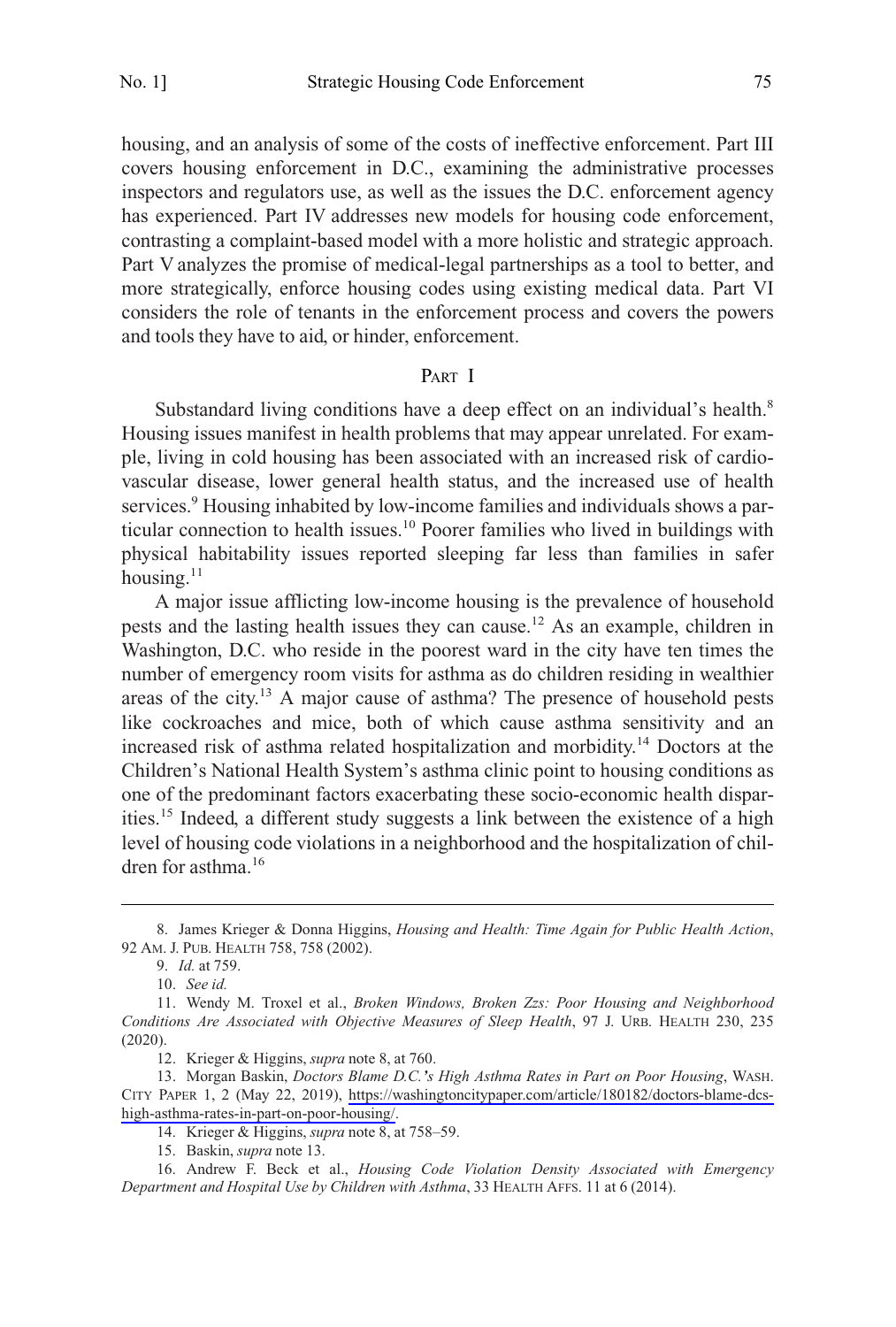<span id="page-3-0"></span>While housing plays a role in the quality of health across the socio-economic spectrum, housing-related health issues are endemic to low-income neighborhoods.<sup>17</sup> Low-income renters are facing an affordability crisis.<sup>18</sup> This affordability crisis has in turn created a public health crisis, as renters face a housing squeeze that limits their options and forces them to live in substandard housing with overcrowded conditions and physical issues like cracks and mold.<sup>19</sup> In New York City, areas with predominantly low-income populations had housing code violation rates nearly three times as high as in higher-income neighborhoods.<sup>20</sup> Other neighborhood-level factors exacerbate the issues caused by substandard housing. A study in Chicago found that neighborhood median income, eviction rate, and overcrowding were significant predictors of the prevalence of bedbugs in an area.21 Neighborhood-level characteristics beyond the built environment create a cascading series of consequences that have serious health impacts. As one example, increased rates of crime can limit parents' willingness to let their kids play outside, forcing increased exposure to indoor allergens.<sup>22</sup> All of these various housing-related characteristics combined to create lower levels of health.

#### PART II

Housing codes are concerned with what makes a residence habitable.<sup>23</sup> While health and safety-based restrictions have been present in America since colonial times,<sup>24</sup> the first systematic housing code in the country was New York City's Tenement Housing Act of 1867.<sup>25</sup> This act introduced safety and health standards, including ventilation and emergency exit requirements.<sup>26</sup> This first code was refined and expanded over time, as both federal and local policy began to adopt a new perspective on the desirability of standards across housing developments.<sup>27</sup> By the middle of the  $20<sup>th</sup>$  century, housing codes and the agencies responsible for their enforcement were a ubiquitous feature of municipal urban planning.<sup>28</sup> Around the same time period, several federal laws, including housing codes,

<sup>17.</sup> Ernie Hood, *Dwelling Disparities: How Poor Housing Leads to Poor Health*, 113 ENV'T. HEALTH PERSP. 310, 316 (2005).

<sup>18.</sup> The Problem, NAT'L LOW-INCOME HOUS. COAL., https://nlihc.org/explore-issues/why-we-care/ [problem](https://nlihc.org/explore-issues/why-we-care/problem) (last visited Dec. 6, 2021).

<sup>19.</sup> Paula Braveman et al., *How Does Housing Affect Health?*, ROBERT WOOD JOHNSON FOUND. (May 1, 2011), [https://www.rwjf.org/en/library/research/2011/05/housing-and-health.html.](https://www.rwjf.org/en/library/research/2011/05/housing-and-health.html)

<sup>20.</sup> Samuel Dastrup & Ingrid Gould Ellen, *Linking Residents to Opportunity: Gentrification and Public Housing*, 18 CITYSCAPE 87, 95 (2016).

<sup>21.</sup> Chris Sutherland et al., *Socioeconomic Drivers of Urban Pest Prevalence*, 2 PEOPLE AND NATURE 776, 779–780 (2020).

<sup>22.</sup> Hood, *supra* note 17, at 316.

<sup>23.</sup> Ross, *supra* note 6 at, 134.

<sup>24.</sup> *Id.* 

<sup>25.</sup> *Id.* 

<sup>26.</sup> *Id.*  27. *Id.* 

<sup>28.</sup> Otto J. Hetzel, *The Search for Effective and Cost-Efficient Housing Strategies: Enforcing Housing Condition Standards Through Code Inspections at Time of Sale or Transfer*, 36 WASH. UNIV. J. URB. & CONTEMP. L. 25, 26 (1989).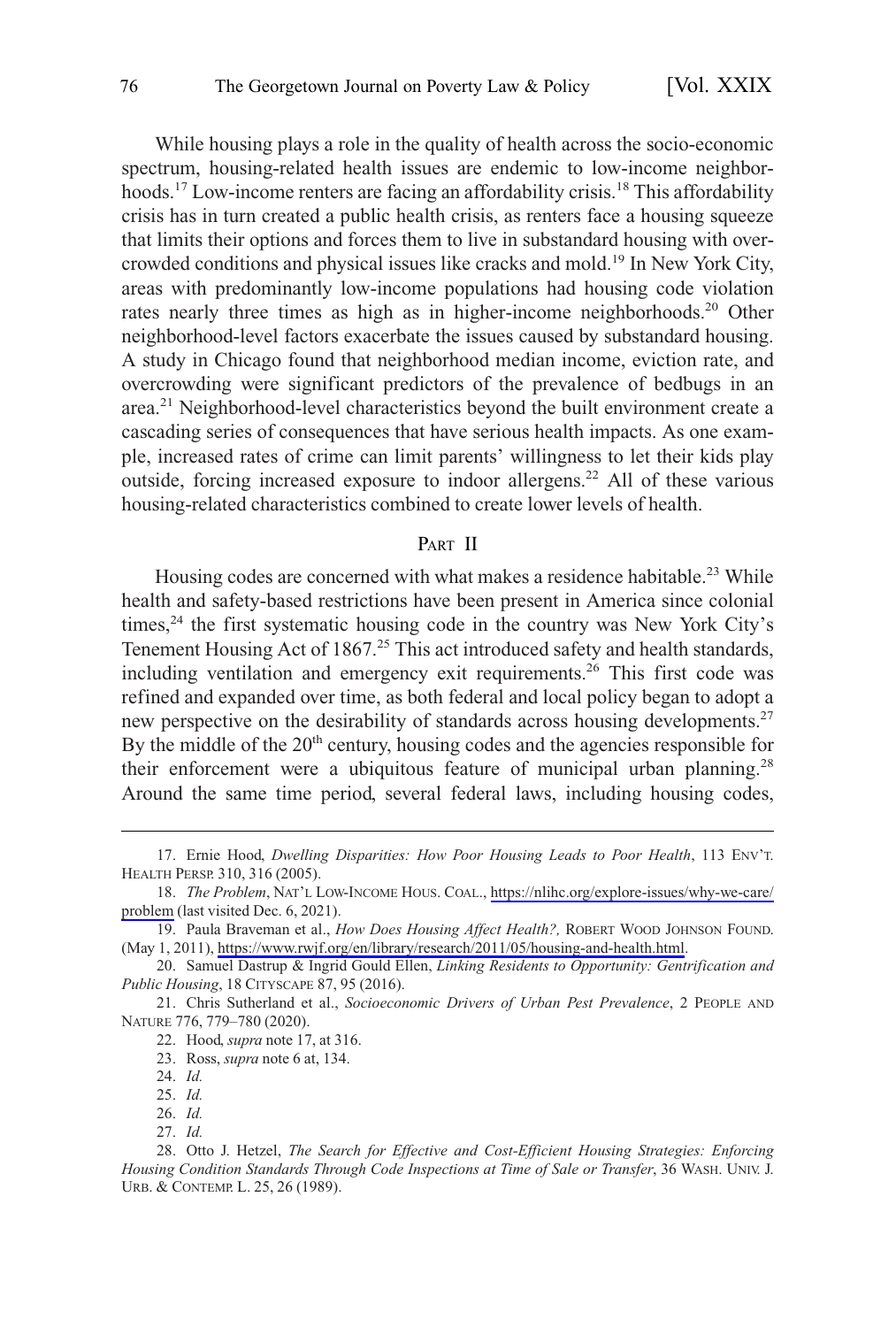kicked off the urban renewal movement.<sup>29</sup> Congress began to fund the creation and enforcement of local housing codes, with the belief that housing codes could reduce urban blight and reverse the deterioration of inner-city housing stocks.<sup>30</sup> Housing codes were an attempt to create a specific vision of middle-class prosperousness and cleanliness in urban areas.<sup>31</sup>

A key feature embedded in almost all housing codes is the discretion afforded individual inspectors and investigators.<sup>32</sup> Housing codes are often written with imprecise terms that nod to the aforementioned middle-class ideals of personal space and cleanliness.<sup>33</sup> Housing inspectors conducting rounds out in the cities they serve are tasked with putting the vague standards into action.<sup>34</sup> Vague language leads to increased discretion for the on-the-ground inspectors.<sup>35</sup> These inspectors often have considerable leeway over what to inspect, what evidence to look at, and what formal action to take against the building.<sup>36</sup> While they often have set schedules for proactive investigations, these schedules are frequently limited in scope.<sup>37</sup> Factors affecting code enforcers' decision-making processes include the demands of the complainant, the neighborhood context of the alleged violation (minor violations might be treated differently in neighborhoods of differing socio-economic levels), and whether the violation might actually be abated.<sup>38</sup> Traditionally, the majority of inspections were initiated in response to a complaint, while a much smaller portion were proactive investigations based on a schedule or some other system.<sup>39</sup> Housing inspectors then had to go out and use their discretion to assess the complaint and make a decision on how to proceed.<sup>40</sup>

If a violation is found, the landlord is required to abate the issue, even if it is possible that a tenant's behavior caused or worsened the issue.<sup>41</sup> In many locales, tenants can be granted the right to stop paying rent if a building is deemed to be in severe violation of the housing code.<sup>42</sup> This puts added pressure on landlords, which can be a positive factor leading to better living conditions, but can also

35. *Id.* 

36. *Id.* at 32–33.

38. Ross, *supra* note 31, at 33.

39. *Id.* 

<sup>29.</sup> Ross, *supra* note 6, at 31.

<sup>30.</sup> *Id.* 

<sup>31.</sup> H. Laurence Ross, *Housing Code Enforcement and Urban Decline*, 6 J. AFFORDABLE HOUS. & CMTY. DEV. L. 29, 32 (1996).

<sup>32.</sup> *Id.* 

*Id.; see, e.g.*, *D.C., Housing Code Standards*, DCRA [https://dcra.dc.gov/service/dc-housing-](https://dcra.dc.gov/service/dc-housing-code-standards)33. [code-standards](https://dcra.dc.gov/service/dc-housing-code-standards) (last visited Dec. 6, 2021) (requiring the interior surfaces of a property to "be maintained in good, clean, dry, and sanitary conditions.").

<sup>34.</sup> Ross, *supra* note 6.

<sup>37.</sup> Katharine Robb, *Hiding in Plain Sight: Tackling Housing-Related Public Health Problems Using Existing City Data and Machine Learning*, HARV. KENNEDY SCH. (Mar. 22, 2021), [https://](https://datasmart.ash.harvard.edu/news/article/hiding-plain-sight#)  [datasmart.ash.harvard.edu/news/article/hiding-plain-sight#](https://datasmart.ash.harvard.edu/news/article/hiding-plain-sight#).

<sup>40.</sup> *Id.* 

<sup>41.</sup> *Id.* at 32.

<sup>42.</sup> Lee Harris, *Judging Tenant Protections: The Evidence from Enforcement of Landlord Penalties*, 42 UNIV. MEM. L. REV. 149, 151 (2011).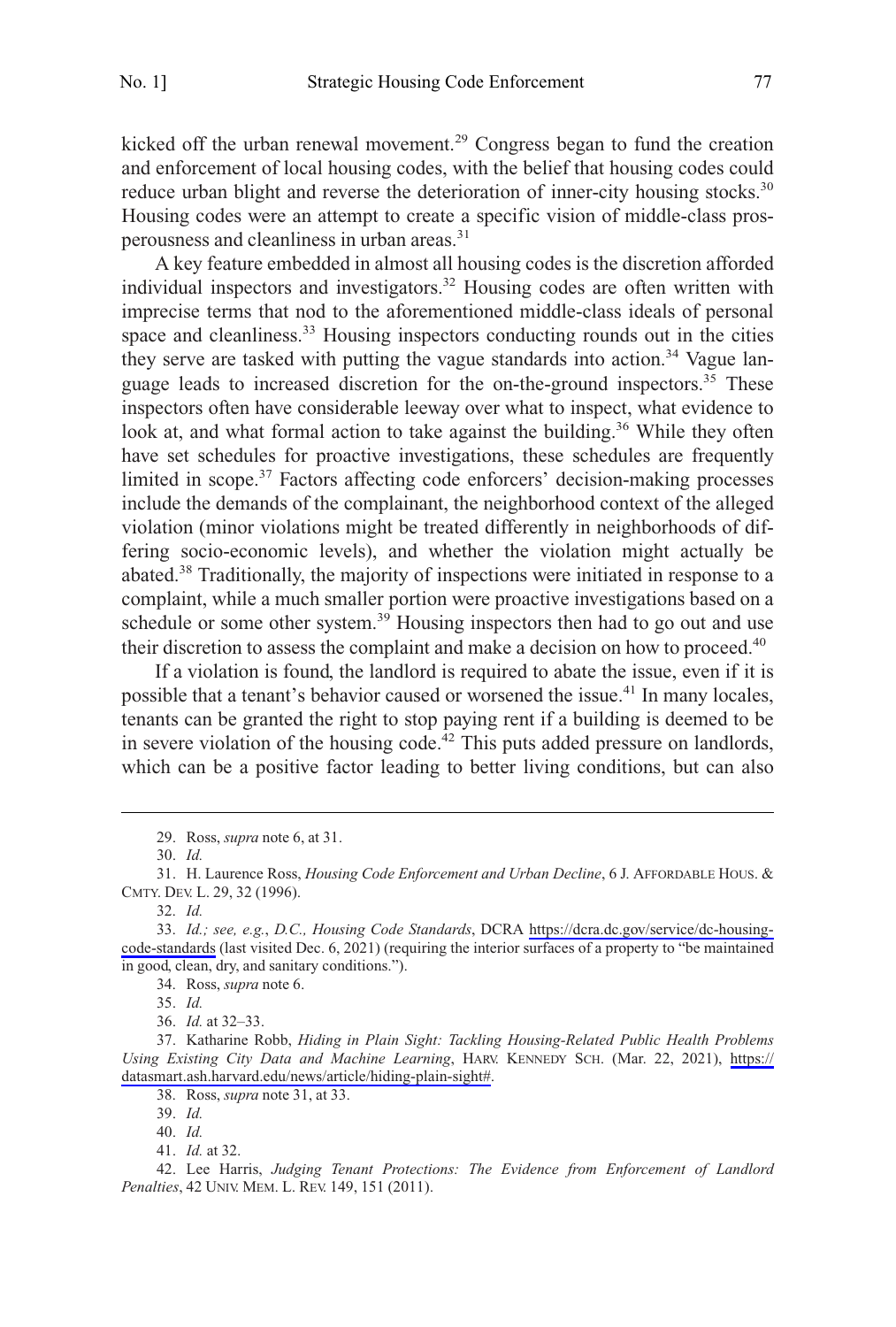raise rents and potentially reduce the supply of affordable rental housing in the long-term.<sup>43</sup> There is a fear that overly strict code enforcement will create excess costs that will be borne by low-income tenants.<sup>44</sup> This can have a cyclical effect on enforcement, where strict code enforcement engenders a backlash from landlords who then threaten to raise rents, which itself results in enforcement leniency to protect low-income renters.<sup>45</sup> Unfortunately, this enforcement leniency, although potentially stemming from the desire to help low-income tenants, can lead to many negative externalities for tenants and neighborhood residents, all of whom have to bear the cost of substandard housing. $46$  Even further, inadequate housing code enforcement can distort rental markets, as low-income renters are forced to pay high percentages of their income for housing that does not meet their basic needs.<sup>47</sup>

However, the promise of housing codes is still great and important. Effectively enforced housing codes can actually deliver value for low-income renters by improving the quality of a unit without directly affecting the price.<sup>48</sup> Even better for renters and believers in housing code enforcement alike, there is evidence that the more comprehensive the enforcement scheme, the less effect it will have on rent prices in a given area.<sup>49</sup> A strong code and effective enforcement schemes can also protect against horrifying disasters. The Ghost Ship warehouse fire in Oakland California is one such tragedy.<sup>50</sup> In 2017, a massive fire in a converted warehouse in Oakland led to the deaths of thirty-six people. Insufficient code enforcement was at least partially responsible for the lack of working sprinklers and alarms, flammable materials around the space, and a dearth of emergency exits.51 It is in this complicated environment that the modern housing code enforcement exists. In Washington, D.C., the Department of Consumer and Regulatory Affairs (DCRA) is the agency tasked with enforcement of the housing code. DCRA primarily relies on tenant tips and reports to conduct inspections, although it does additionally have a limited proactive investigation schedule.<sup>52</sup> If

45. *Id.* 

49. *Id.* at 1108.

<sup>43.</sup> RICHARD POSNER, ECONOMIC ANALYSIS OF LAW 482–85 (Aspen, 6th ed. 2003).

<sup>44.</sup> Bruce Ackerman, *Regulating Slum Housing Markets on Behalf of the Poor: Of Housing Codes, Housing Subsidies and Income Redistribution Policy*, 80 YALE L.J. 1093, 1095 (1971).

<sup>46.</sup> *See* Draft Memorandum from Angus Corbett to the Temple Univ. Ctr. for Pub. Health L. Rsch., A Review of Three Models for Enforcing Housing Codes, 14 (Apr. 4, 2017).

<sup>47.</sup> *Id.* at 12.

<sup>48.</sup> Ackerman, *supra* note 44, at 1096.

<sup>50.</sup> Roger Lewis, Ghost Ship warehouse fire is tragic reminder of building codes<sup>*'*</sup> importance, WASH. POST (Jan. 6, 2017), [https://www.washingtonpost.com/realestate/ghost-ship-warehouse-fire-is](https://www.washingtonpost.com/realestate/ghost-ship-warehouse-fire-is-tragic-reminder-of-building-codes-importance/2017/01/05/79b06f34-c09d-11e6-897f-918837dae0ae_story.html)[tragic-reminder-of-building-codes-importance/2017/01/05/79b06f34-c09d-11e6-897f-918837dae0ae\\_](https://www.washingtonpost.com/realestate/ghost-ship-warehouse-fire-is-tragic-reminder-of-building-codes-importance/2017/01/05/79b06f34-c09d-11e6-897f-918837dae0ae_story.html)  [story.html.](https://www.washingtonpost.com/realestate/ghost-ship-warehouse-fire-is-tragic-reminder-of-building-codes-importance/2017/01/05/79b06f34-c09d-11e6-897f-918837dae0ae_story.html)

<sup>51.</sup> *Id.* 

<sup>52.</sup> See Lifecycle of a Housing Code Inspection, D.C. DEP'T OF CONSUMER AND REGUL. AFFS., <https://dcra.dc.gov/service/lifecycle-housing-code-inspection> (last visited Dec. 6, 2021).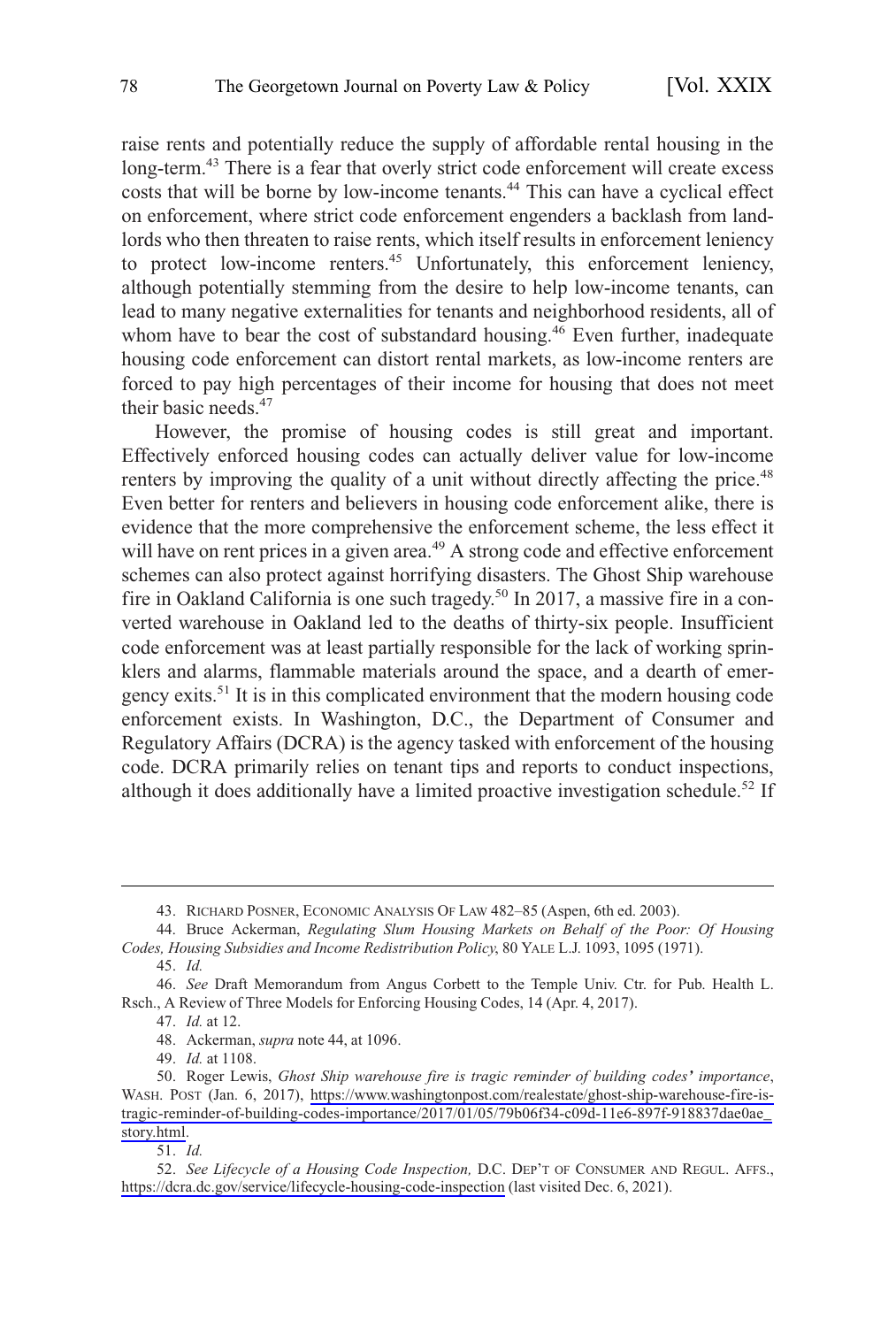investigators find a problem, DCRA can issue a Notice of Violation  $(NOV)$ <sup>53</sup> A NOV orders a property owner to abate whatever violation or violations that have been cited within a specific time period.<sup>54</sup> DCRA is statutorily empowered to order landlords and property owners to fix violations.<sup>55</sup> DCRA can then conduct a re-inspection of the property to see if the issue has been abated.56 If the cited violation has not been abated within the mandatory time period, DCRA then issues a Notice of Infraction (NOI).<sup>57</sup> An NOI carries with it a civil penalty (a fine) and the matter may be referred to the Office of the Attorney General for criminal prosecution.58 Property owners do have the right to appeal any fines to the Office of Administrative Hearings (OAH).<sup>59</sup> Additionally, DCRA has the right to step in and fix any health or safety related violations after the property owner has received an NOI.<sup>60</sup> Any costs incurred during these repairs are paid for via a tax on the property, and DCRA is further empowered to place a lien on the property if the repair costs remain unpaid.<sup>61</sup>

Unfortunately for District tenants, DCRA has not been able to effectively enforce the Housing Code, even in instances where the agency has found that a violation exists.<sup>62</sup> In 2019, the District's Office of the Inspector General published a report that excoriated DCRA's internal systems and overall ability to carry out their enforcement function. The Inspector General found that DCRA lacked *any* internal system for tracking violations that had been reported by tenants and verified by inspectors.<sup>63</sup> Additionally, DCRA failed to follow up on unpaid NOIs, allowing landlords to get away without paying the assessed fine or abate any of the issues cited in the NOI.<sup>64</sup> In short, the Inspector General found that it was reasonable to conclude that a "respondent could ignore an NOI and the subsequent OAH final order, and continue to operate in the District without consequence."<sup>65</sup>

The Office of the District of Columbia Auditor came to a similar conclusion regarding DCRA. In 2018, the Office of the District of Columbia Auditor released a case study that examined how DCRA was conducting housing code enforcement activities at a single apartment building, Dahlgreen Courts, in the

- 55. *Id.*  56. *Id.*
- 57. *Id.*

61. *Id.* 

64. *Id.* at 9.

<sup>53.</sup> *See id.* 

<sup>54.</sup> *Id.* 

<sup>58.</sup> *Id.* 

<sup>59.</sup> *Id.* 

<sup>60.</sup> *Id.* 

<sup>62.</sup> DANIEL LUCAS, DEPARTMENT OF CONSUMER AND REGULATORY AFFAIRS.: CIVIL INFRACTIONS PROGRAM LACKED A STRONG INTERNAL CONTROL ENVIRONMENT 16–17 (2019), [http://app.oig.dc.gov/](http://app.oig.dc.gov/ news/view2.asp?url=release10%2FOIG+Final+Report+No%2E+19-I-02CR+DCRA+Civil+Infractions+Program%2Epdf&mode=iande&archived=0&month=00000&agency=0)  [news/view2.asp?url=release10](http://app.oig.dc.gov/ news/view2.asp?url=release10%2FOIG+Final+Report+No%2E+19-I-02CR+DCRA+Civil+Infractions+Program%2Epdf&mode=iande&archived=0&month=00000&agency=0)%2FOIG+Final+Report+No%2E+19-I-02CR+DCRA+Civil+Infractions+ Program%2Epdf&mode=iande&archived=0&[month=00000](http://app.oig.dc.gov/ news/view2.asp?url=release10%2FOIG+Final+Report+No%2E+19-I-02CR+DCRA+Civil+Infractions+Program%2Epdf&mode=iande&archived=0&month=00000&agency=0)&agency=0.

<sup>63.</sup> *Id.* at 16–17.

<sup>65.</sup> *Id.* at 17.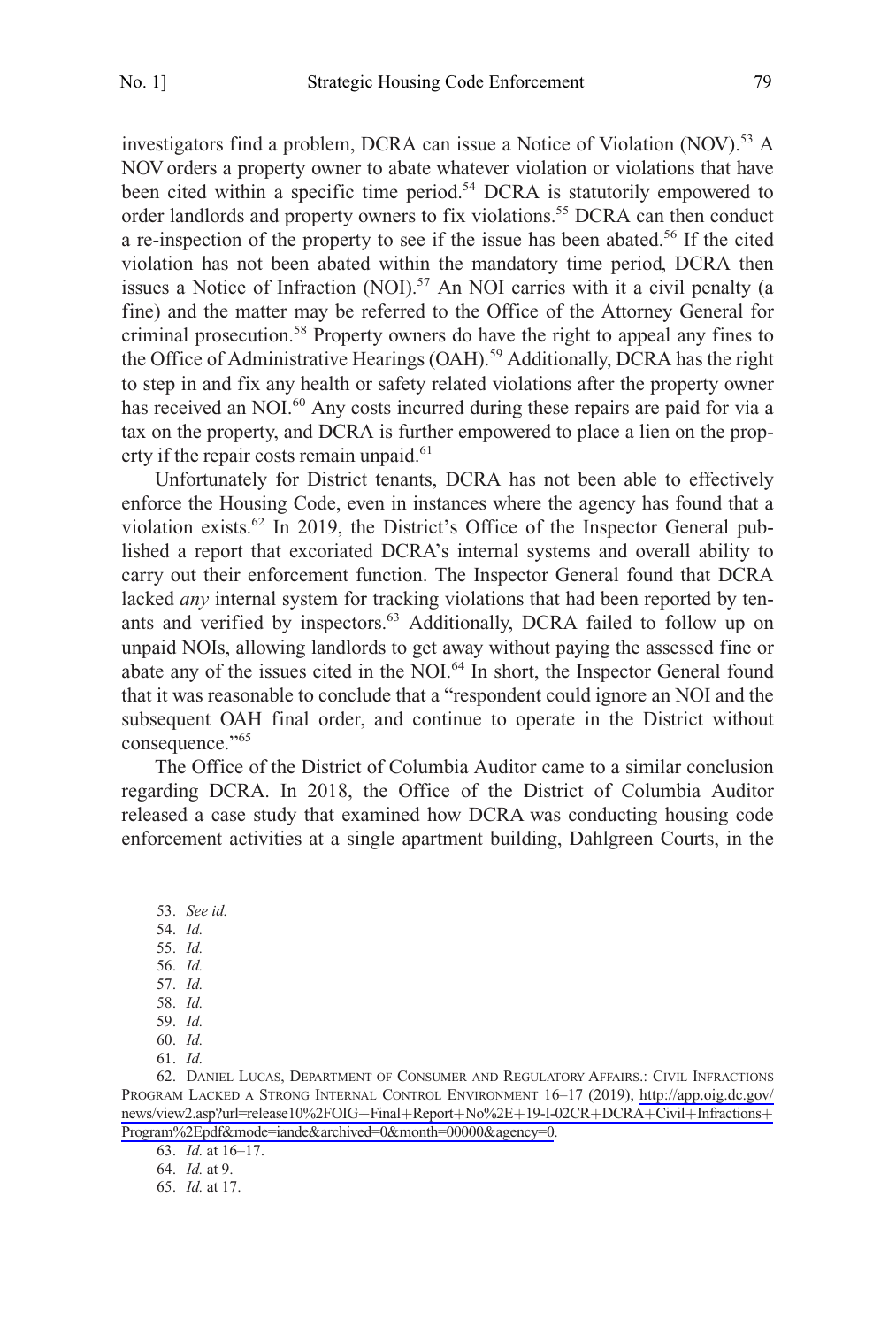Brookland neighborhood of Washington, D.C.<sup>66</sup> An acutely shocking discovery was the lengthy DCRA abatement process.<sup>67</sup> In one instance, a DCRA inspector found four violations in a Dahlgreen Court apartment, all having to do with cracked ceilings, walls, or floors.<sup>68</sup> These violations carried a potential \$400 fine to the landlord.<sup>69</sup> After 196 days and three re-inspections, the violations were abated and the landlord was not assessed any amount in fines.<sup>70</sup> Low monetary fines and the likely ineffectiveness of the current punishment regime is a major issue.71 According to the District's Auditor, "DCRA does not exercise its current authority to provide the strongest possible deterrent to housing code violations."<sup>72</sup> Like the Inspector General, the Auditor also noted that DCRA failed to create clear records of enforcement activity and that the lack of organization could allow cases to fall through the cracks.73 The dysfunction highlighted in the report made it clear that DCRA was letting landlords off the hook when it came to enforcement.<sup>74</sup> Mandatory violation fixes were not followed through on by landlords in a timely manner, and even when fines were levied on landlords, they were not high enough or a frequent enough occurrence to actually act as a deterrent.<sup>75</sup>

The picture painted by the Inspector General and the D.C. Auditor is of an agency that is woefully failing at completing one of its core functions and purposes.76 This leaves tenants in a terrible spot. They report violations, only to see them languish within DCRA while the offending landlords feel no pressure to remedy any issues or pay a fine. Even worse, DCRA has failed to take advantage of tools it does possess, and continues to fail to assess fines to the highest level it is statutorily allowed.<sup>77</sup> Additionally, DCRA does not assess a fine for each day that a violation remains unabated, despite possessing the statutory ability to do so. $78$ 

These failures of revenue collection are relevant for another tool DCRA has not taken full advantage of: DCRA's Nuisance Abatement Fund. DCRA has the power to abate housing code violations, either immediately, if the issue threatens the health or safety of tenants, or after the landlord has failed to fix the violation

<sup>66.</sup> KATHLEEN PATTERSON, HOUSING CODE ENFORCEMENT: A CASE STUDY OF DAHLGREEN COURTS 1 (2018).

<sup>67.</sup> *Id.* at 16.

<sup>68.</sup> *Id.* 

<sup>69.</sup> *Id.* 

<sup>70.</sup> *Id.* 

<sup>71.</sup> *Id.* at 19.

<sup>72.</sup> *Id.* 

<sup>73.</sup> PATTERSON, *supra* note 66, at 1; LUCAS, *supra* note 62, at 16.

<sup>74.</sup> PATTERSON, *supra* note 66, at 23.

<sup>75.</sup> *See id.* at 23; LUCAS, *supra* note 62 at 4.

DCRA lists housing code enforcement among its main summary of services. *See About*  76. *DCRA,* D.C. DEPARTMENT OF CONSUMER AND REGULATORY AFFAIRS, [https://dcra.dc.gov/page/about](https://dcra.dc.gov/page/about-dcra-new)[dcra-new,](https://dcra.dc.gov/page/about-dcra-new) (last visited Dec. 6, 2021).

<sup>77.</sup> PATTERSON, *supra* note 66, at 20.

<sup>78.</sup> *Id.*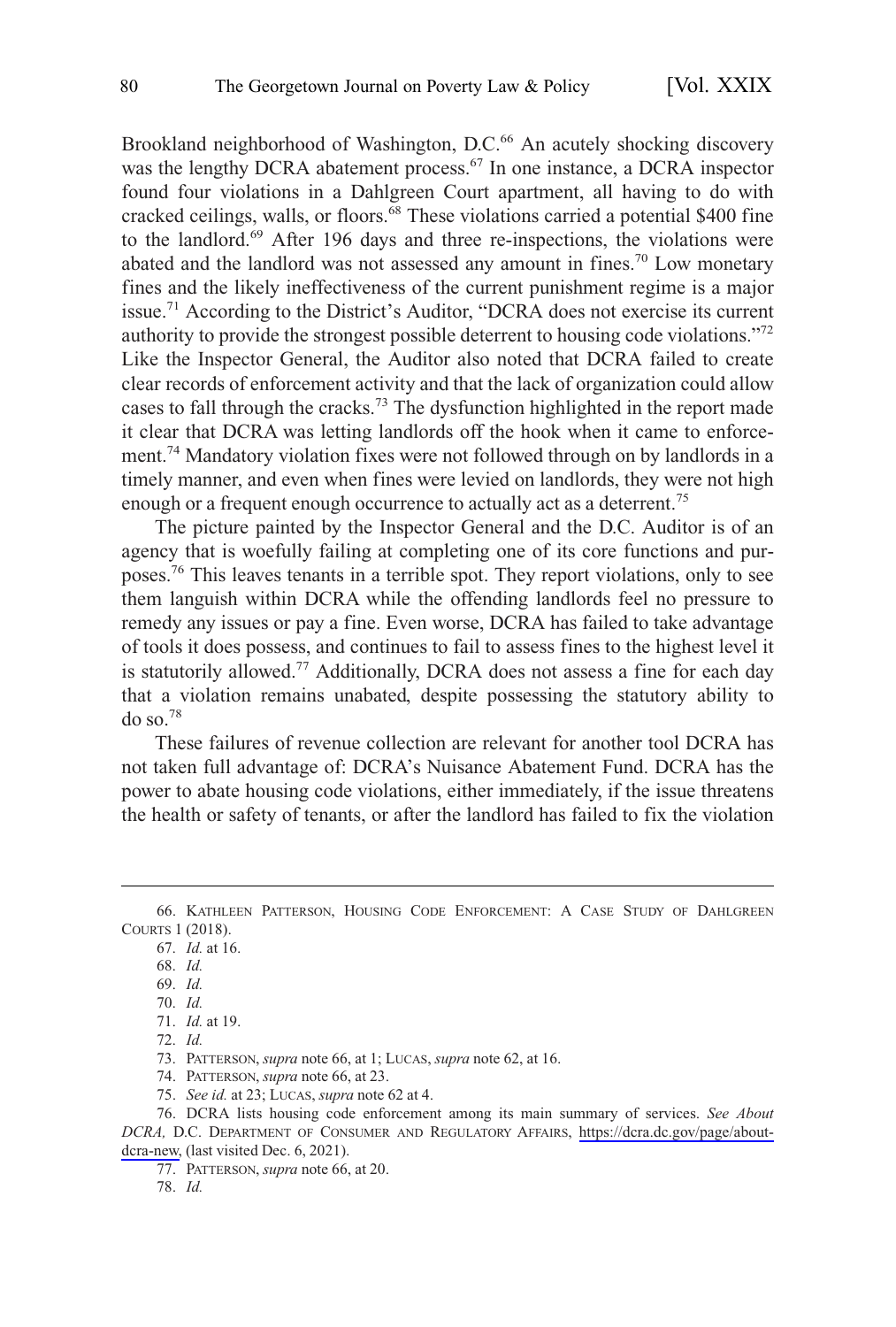<span id="page-8-0"></span>after a specified period of time.<sup>79</sup> The Fund is replenished through the assessment of fines and other recovery actions undertaken by the Office of the Attorney General or other agencies.<sup>80</sup> In practice, administration of this Fund has been plagued with issues.<sup>81</sup> Insufficient funding and incorrect usage have prevented the Fund from making a meaningful difference in tenants' lives or abating a significant portion of issues discovered, investigated, and cited by DCRA.<sup>82</sup>

Due in large part to the issues outlined in this section, DCRA has seen a number of proposals for reform. Arguably the most notable has come from the D.C. City Council, which has passed legislation that would separate DCRA's housing code enforcement responsibilities into a second agency.<sup>83</sup> This new "Agency of Buildings" would be responsible for housing code investigation and enforcement, along with other real property associated responsibilities like construction permitting, while the agency's other duties like business licensing would remain housed with the original agency.<sup>84</sup> Proponents of this reform, including Council Chairman Phil Mendelson, argue that this change would allow the new agency to spend more time and effort on housing code enforcement.<sup>85</sup> It is notable though that Mayor Muriel Bowser vetoed the proposed legislation, even though her veto was overridden,<sup>86</sup> because she believed the legislation was too costly and that legislators had not allowed DCRA enough time to improve itself after her own overhaul efforts were put into place.<sup>87</sup> The legislation has not taken effect because efforts to pay for the new agency have so far been unsuccessful.<sup>88</sup>

#### PART III

Though the proposed housing code enforcement reforms are a good start, they do not address the deeper question of how code enforcement can be structurally improved. In other words, how can enforcement be reconceptualized to leave behind outdated systems and deliver better results? The following section discusses two models of code enforcement to analyze how the agencies and regulators tasked with their enforcement can create more effective regulatory schemes.

*How We Use Nuisance Abatement Fund*, D.C. DEP'T OF CONSUMER AND REGUL. AFFS., (last 79. visited Dec. 6, 2021), [https://dcra.dc.gov/service/how-we-use-nuisance-abatement-fund.](https://dcra.dc.gov/service/how-we-use-nuisance-abatement-fund)

<sup>80.</sup> D.C. CODE ANN. § 42-3131.01(b)(2) (West, 2021).

*Public Oversight Hearing on the Department of Consumer* & *Regulatory Affairs*, (Feb. 27, 81. 2019) (written testimony of Beth Mellen Harrison), [https://www.legalaiddc.org/wp-content/uploads/](https://www.legalaiddc.org/wp-content/uploads/2019/02/Legal-Aid-FY18-19-DCRA-Oversight-Testimony-FINAL.pdf)  [2019/02/Legal-Aid-FY18-19-DCRA-Oversight-Testimony-FINAL.pdf.](https://www.legalaiddc.org/wp-content/uploads/2019/02/Legal-Aid-FY18-19-DCRA-Oversight-Testimony-FINAL.pdf)

<sup>82.</sup> *Id.* 

Martin Austermuhle, *D.C. Council Easily Overrides Bowser's Veto Of Bill To Break Up*  83. *DCRA*, DCIST (Feb. 2, 2021), [https://dcist.com/story/21/02/02/dc-council-overrides-bowsers-veto-dcra](https://dcist.com/story/21/02/02/dc-council-overrides-bowsers-veto-dcra-break-up/)[break-up/.](https://dcist.com/story/21/02/02/dc-council-overrides-bowsers-veto-dcra-break-up/)

<sup>84.</sup> Department of Buildings Establishment Act of 2018, COUNCIL OF D.C., B22-0669, 22nd Council (D.C. 2018), [https://lims.dccouncil.us/downloads/LIMS/39619/Introduction/B22-0669-Introduction.](https://lims.dccouncil.us/downloads/LIMS/39619/Introduction/B22-0669-Introduction.pdf)  [pdf.](https://lims.dccouncil.us/downloads/LIMS/39619/Introduction/B22-0669-Introduction.pdf)

<sup>85.</sup> *See* Austermuhle, *supra* note 83, at 2.

<sup>86.</sup> *Id.* 

<sup>87.</sup> *Id.* 

<sup>88.</sup> *See id.*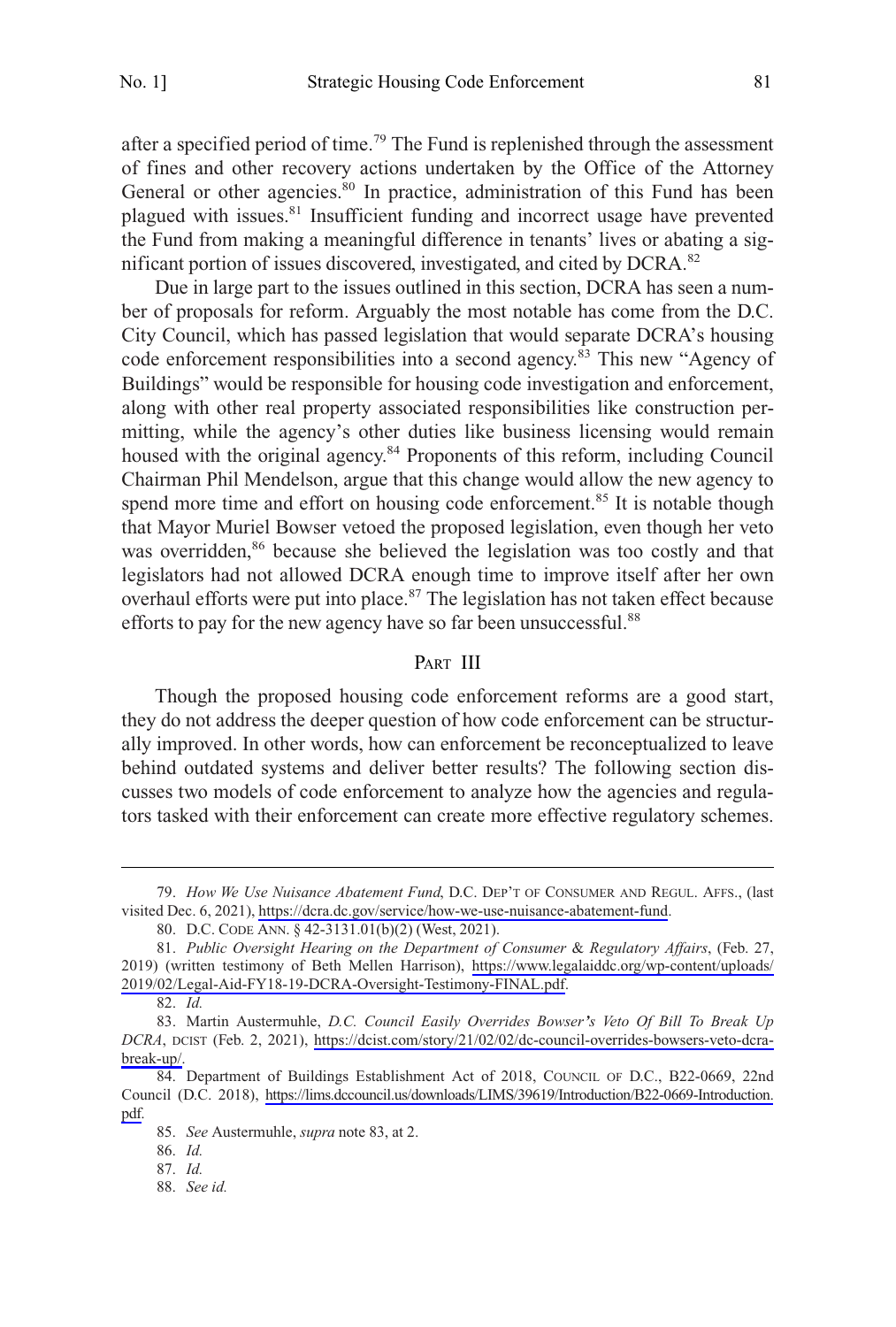The two models are deterrence and strategic code enforcement. Each model has been applied by regulators with varying degrees of success.<sup>89</sup>

The deterrence model focuses on "one-by-one" application of sanctions, with the hope of enforcing compliance through the deterrence effect of sanctions.<sup>90</sup> The idea is that sufficient punishment can change the decision-making process of specific bad actors and act as a general deterrent for other landlords operating in the same market.<sup>91</sup> This model operates with a more targeted approach, where relying on complaints allows inspectors to focus on, theoretically, the worst offending landlords, without wasting time and effort inspecting properties where no tenants have complained.<sup>92</sup> Above all else, this model is concerned with enforcement actions that incentivize following the rule of law.<sup>93</sup>

One of the main factors that dictates whether this model can be successful is the capacity of inspectors to identify violations or respond to complaints, and then adequately punish violations of the housing code.<sup>94</sup> This poses a challenge for regulators everywhere but is especially problematic in Washington, D.C., where DCRA has proven ineffective at this very task due to a lack of bureaucratic competence.95 Landlords in the District have no fear of sanctions, since DCRA has not demonstrated an ability to effectively levy them.<sup>96</sup> Additionally, when monetary sanctions are not sufficient to induce compliance, landlords may find it is cheaper to leave violations unabated. $97$  Noncompliance further reduces the power of this model because neglectful landlords without fear of sanctions will not abate the cited issues, as they know nothing will happen.<sup>98</sup> An emphasis on sanctions above widespread abatement of violations may also focus on higher profile violations that yield larger and more public victories, without affectin g the overall level of substandard housing in the city.<sup>99</sup>

The next model of enforcement, strategic code enforcement, can be seen as a change and adaptation of the deterrence model.<sup>100</sup> Strategic code enforcement takes a broader view than deterrence, in that it employs different strategies to protect tenants from substandard housing, other than just sanctions.<sup>101</sup> A key aspect of this model is moving beyond a system that relies heavily on complaint response

<sup>89.</sup> Corbett, *supra* note 46, at 20.

<sup>90.</sup> *Id.* at 21.

<sup>91.</sup> *Id.* 

<sup>92.</sup> Alan Mallach, *Raising the Bar: Linking Landlord Incentives and Regulation Through Rental Licensing: A Short Guide for Local Government Officials*, CTR. FOR CMTY. PROGRESS (Nov. 2015), at 13, <https://www.metroplanning.org/uploads/cms/documents/raising-the-bar.pdf>.

<sup>93.</sup> Corbett, *supra* note 46, at 21.

<sup>94.</sup> *Id.* at 21.

<sup>95.</sup> *See supra* Part II.

<sup>96.</sup> *See supra* Part II.

<sup>97.</sup> Corbett, *supra* note 46, at 23.

<sup>98.</sup> *Id.* 

<sup>99.</sup> Marilyn L. Uzdavines, *Barking Dogs: Code Enforcement Is All Bark and No Bite (Unless the Inspectors Have Assault Rifles)*, 54 WASHBURN L.J. 161, 173 (2014).

<sup>100.</sup> Corbett, *supra* note 46, at 29.

<sup>101.</sup> *Id.* at 30.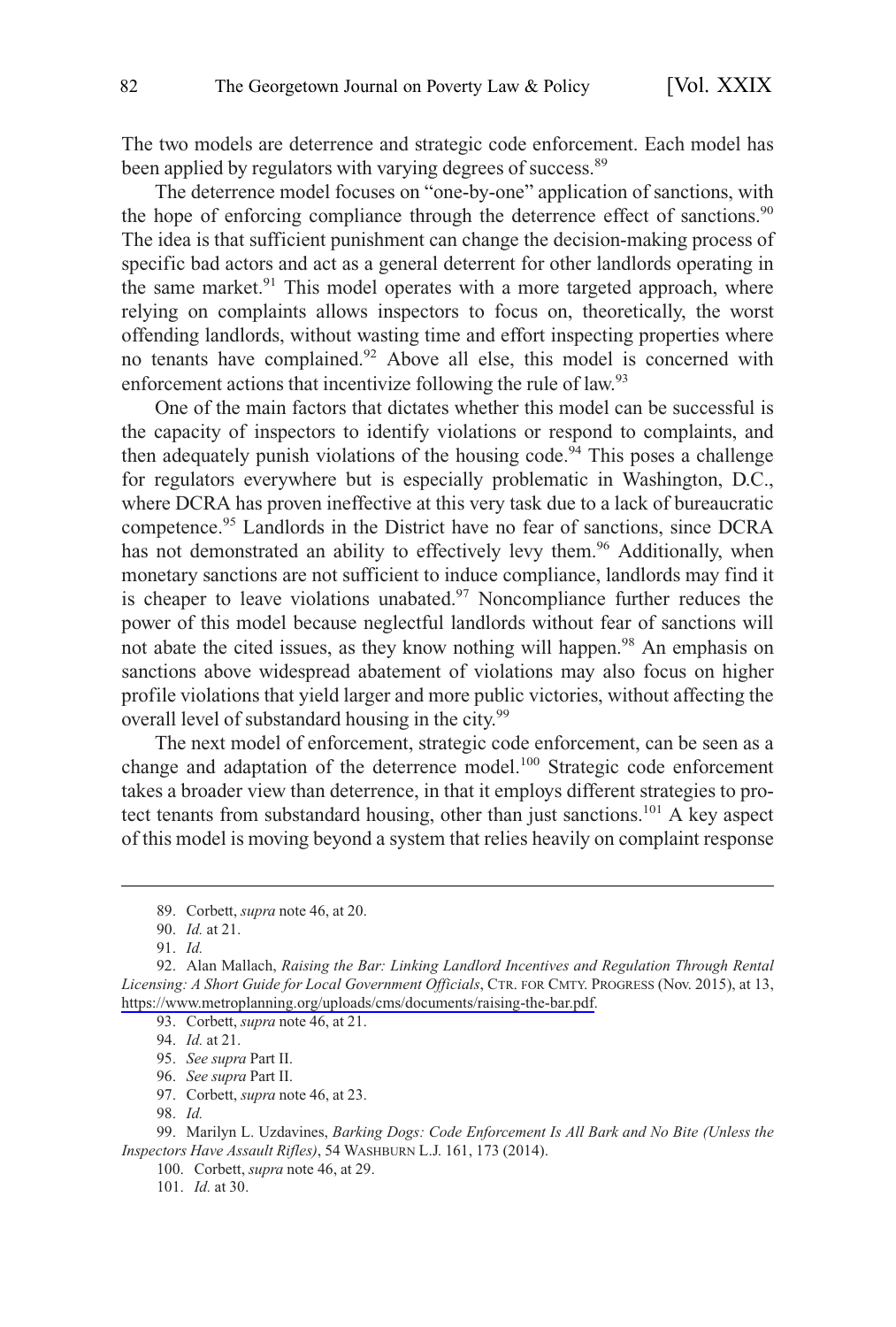to instead set overall targets for the standard of housing in an area and then use enforcement to move towards those goals.<sup>102</sup> Part of this broader outlook is to take a proactive approach to code enforcement.<sup>103</sup> While responding to complaints is always an aspect of code enforcement, this model seeks to incorporate a more preventative approach, rather than one based solely on reaction.

Proactive rental inspection programs involve inspecting all the rental units in a given area within a set period of time.<sup>104</sup> The frequency of inspection or how short the interval is between inspections is a function of the resources available in that city.105 However, every few years is generally what most cities engaging in this model set as a requirement.<sup>106</sup> While some cities require all units to permanently remain in the set proactive schedule, other cities establish a baseline, and then adjust the frequency of visits based on the property owner's record of compliance.<sup>107</sup> This flexibility makes sense as it frees up resources to focus on more problematic repeat offender landlords. A fixed schedule of investigations also encourages preventative maintenance to prevent code violations, as property owners are on notice that inspectors will be coming by.108 Of course, that assumes the schedule is obeyed and inspectors actually follow through on levying fines for cited issues. This sort of proactive investigation schedule can be tremendously successful. In Los Angeles between 1998 and 2005, the Systematic Code Enforcement Program inspected over 90% of the city's multifamily housing units and corrected over 1.5 million code violations.109 This had the effect of forcing property owners to invest over \$1.3 billion in fixes that left the city's overall housing stock more habitable and of higher quality for tenants. $110$ 

This model has the added benefit of reducing the enforcement burden on tenants themselves. A system that relies on complaints to initiate investigation risks missing issues brought by low-income tenants who may fear retaliation from a landlord or who might be undocumented and wary of reaching out to a government agency.<sup>111</sup> If a particular area contains a disproportionate amount of lowincome housing or otherwise vulnerable tenants, enforcement agencies could specifically target that area for a proactive inspection scheme.112 This can be

111. *Id.* 

<sup>102.</sup> *Id.* at 29–30.

<sup>103.</sup> *Id.* at 31.

<sup>104.</sup> AMY ACKERMAN, A GUIDE TO PROACTIVE RENTAL INSPECTION PROGRAMS 4 (2014), https:// [www.changelabsolutions.org/sites/default/files/Proactive-Rental-Inspection-Programs\\_Guide\\_FINAL\\_](https://www.changelabsolutions.org/sites/default/files/Proactive-Rental-Inspection-Programs_Guide_FINAL_20140204.pdf)  [20140204.pdf.](https://www.changelabsolutions.org/sites/default/files/Proactive-Rental-Inspection-Programs_Guide_FINAL_20140204.pdf)

<sup>105.</sup> *Id.* at 11.

<sup>106.</sup> *Id.* at 12.

<sup>107.</sup> *Id.* 

<sup>108.</sup> *Id.* at 5.

<sup>109.</sup> *Id.* 

<sup>110.</sup> *Id.* 

<sup>112.</sup> *See* Katharine Robb et al., *Using Integrated City Data and Machine Learning to Identify and Intervene Early on Housing-Related Public Health Problems*, 00 J. OF PUB. HEALTH MGMT. & PRAC. (forthcoming 2021) (manuscript at 6–7) (Explaining how proactive inspection schemes can use models to target areas that are more likely to have housing-quality related issues).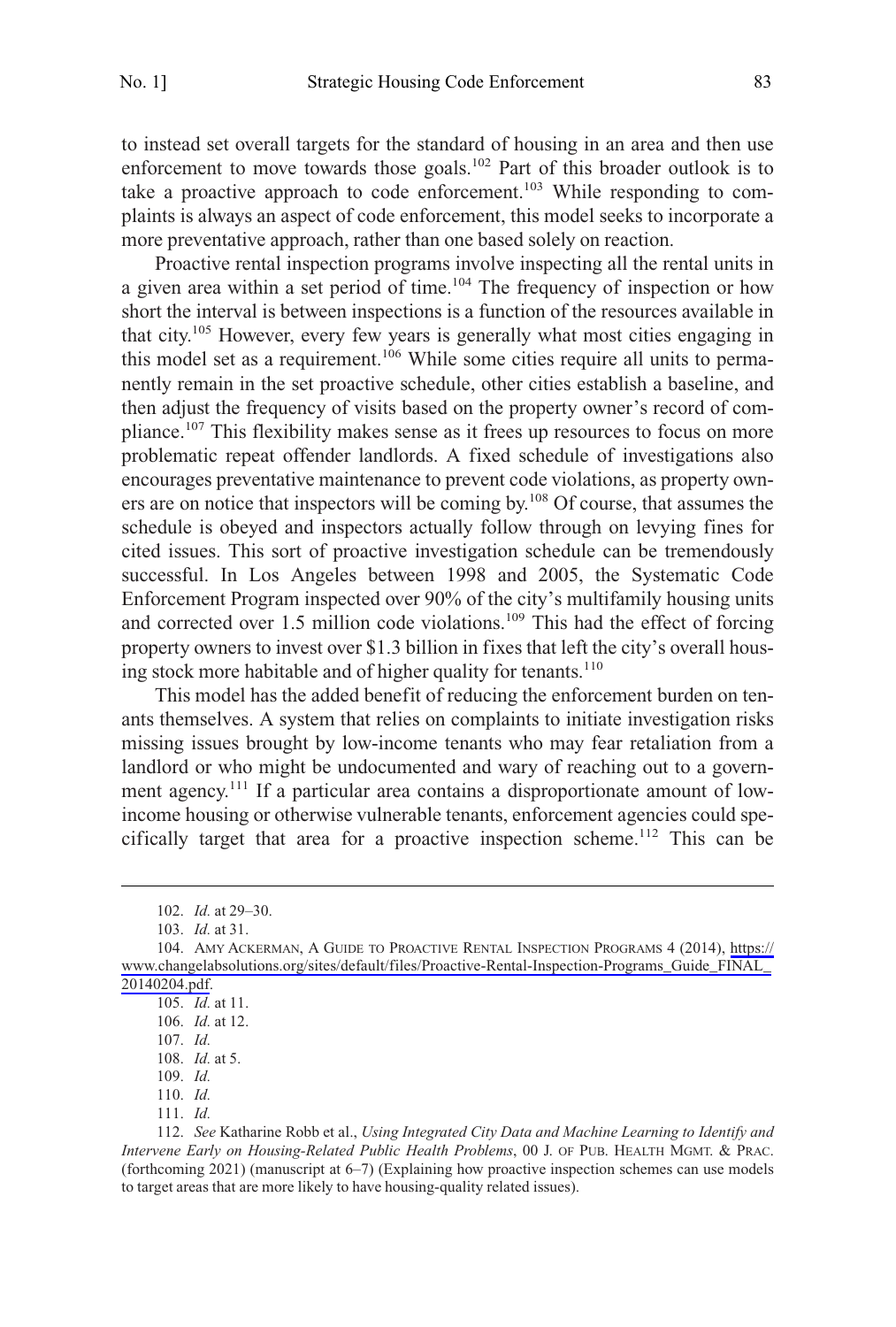especially true if enforcement resources are limited.113 If a proactive inspection scheme is used to specifically target a low-income area, regulators and inspectors should be extra careful to not actively harm the affected tenants through their enforcement activities.<sup>114</sup> One risk is tenant displacement and the potential acceleration of gentrification in that area. Displacement can occur if rents are raised to cover the cost of required repairs.<sup>115</sup> If the repairs required to abate the code violations are significant, the owner may be forced to sell the property which could result in higher rents, especially in a neighborhood already experiencing gentrification.116 Targeted strict enforcement can also more directly cause gentrification.<sup>117</sup>

A targeted proactive inspection program can exist not only for a specific area, but also for a specific vulnerable population. One commonly protected population is children, who are especially affected by elevated levels of lead in the home.<sup>118</sup> Multiple cities have lead paint laws that require proactive inspections when children are residing in homes that may contain lead paint.<sup>119</sup> The city of Rochester, New York has a particularly effective strategic code enforcement program in this area.<sup>120</sup> As one part of that program, the city utilizes county health data on the location of children with elevated blood levels to designate certain areas as high-risk.<sup>121</sup> It then requires extra proactive testing in those areas.<sup>122</sup> In the first six years of the program, the number of children with elevated levels of lead in their blood dropped by an estimated almost eighty-three percent.<sup>123</sup> The program also saw evidence that landlords were abating lead issues before inspections occurred.124 Housing code enforcement is often viewed as a siloed practice with limited coordination outside of the agency responsible for inspections.<sup>125</sup> Strategic code enforcement seeks to promote more collaboration. It is vitally important that enforcement agencies engage with community organizations,

<sup>113.</sup> *See id.* at 6-7.

<sup>114.</sup> Joe Schilling, *Stabilizing Neighborhoods through Strategic Code Enforcement*, URB. INST. (Mar. 13, 2019), [https://housingmatters.urban.org/articles/stabilizing-neighborhoods-through-strategic](https://housingmatters.urban.org/articles/stabilizing-neighborhoods-through-strategic-code-enforcement)[code-enforcement.](https://housingmatters.urban.org/articles/stabilizing-neighborhoods-through-strategic-code-enforcement)

<sup>115.</sup> DIANE LEVY ET AL., KEEPING THE NEIGHBORHOOD AFFORDABLE: A HANDBOOK OF HOUSING STRATEGIES FOR GENTRIFYING AREAS 13 (2006), [https://www.urban.org/sites/default/files/publication/](https://www.urban.org/sites/default/files/publication/50796/411295-Keeping-the-Neighborhood-Affordable.PDF) [50796/411295-Keeping-the-Neighborhood-Affordable.PDF.](https://www.urban.org/sites/default/files/publication/50796/411295-Keeping-the-Neighborhood-Affordable.PDF)

<sup>116.</sup> *Id.* at 15.

<sup>117.</sup> POLICYLINK, EQUITABLE DEVELOPMENT TOOLKIT: CODE ENFORCEMENT 5 (Mar. 2002), [https://www.policylink.org/sites/default/files/code-enforcement.pdf.](https://www.policylink.org/sites/default/files/code-enforcement.pdf)

*Lead Exposure in Children*, AM. ACAD. OF PEDIATRICS, [https://www.aap.org/en-us/advocacy-](https://www.aap.org/en-us/advocacy-and-policy/aap-health-initiatives/lead-exposure/Pages/Lead-Exposure-in-Children.aspx)118. [and-policy/aap-health-initiatives/lead-exposure/Pages/Lead-Exposure-in-Children.aspx](https://www.aap.org/en-us/advocacy-and-policy/aap-health-initiatives/lead-exposure/Pages/Lead-Exposure-in-Children.aspx) (last visited Dec. 6, 2021).

<sup>119.</sup> Corbett, *supra* note 46, at 38–41.

<sup>120.</sup> *Id.* at 39–41.

<sup>121.</sup> *Id.* at 39–40.

<sup>122.</sup> *Id.* at 40.

<sup>123.</sup> *Id.* at 39–40.

<sup>124.</sup> *Id.* at 40.

<sup>125.</sup> STACY, *supra* note 3, at 12.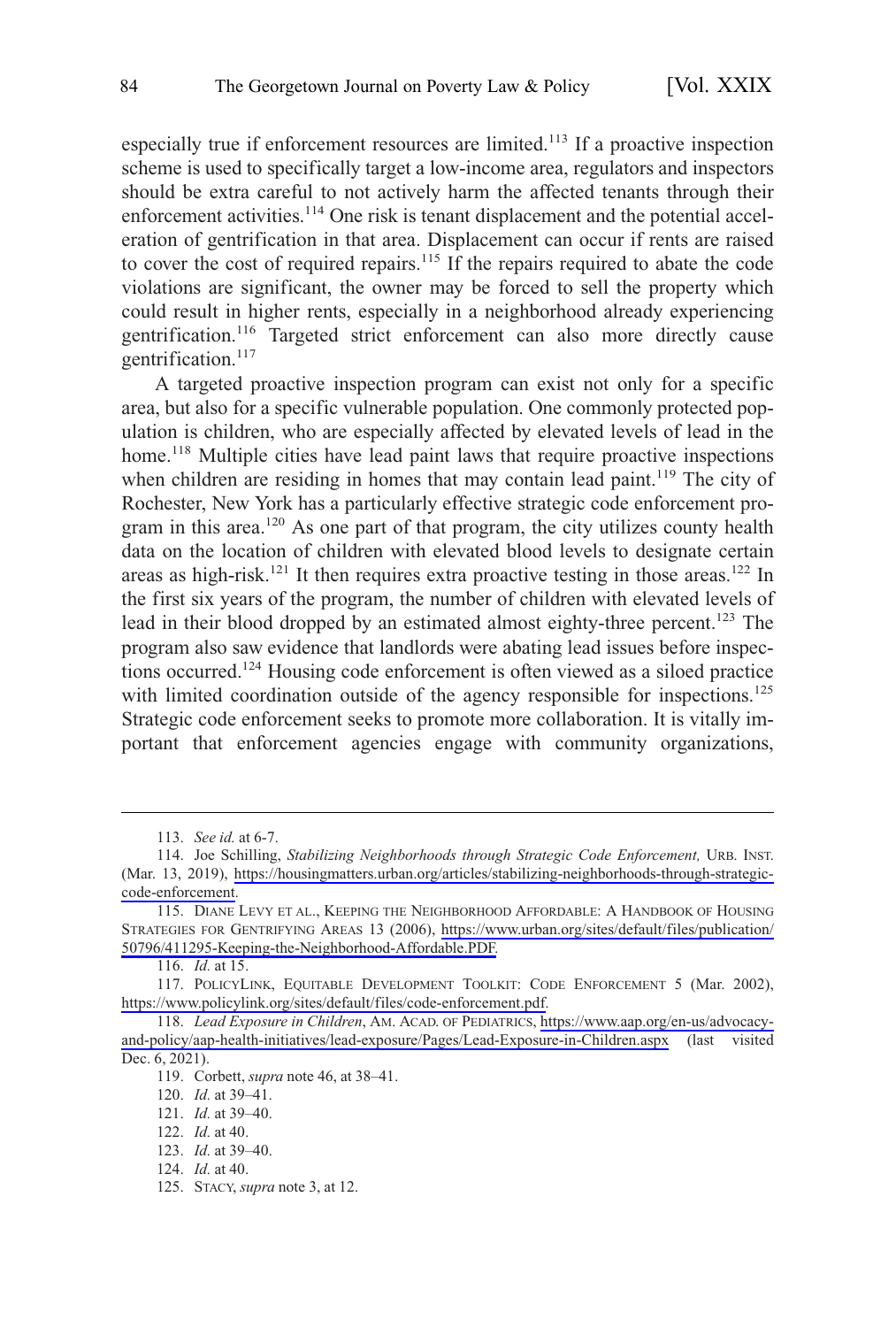nonprofits, and other government agencies.<sup>126</sup> One area where engagement can yield positive outcomes is in preparing tenants for inspection. Inspectors often have to gain consent in order to physically enter the tenant's home to conduct a thorough investigation and search for potential code violations.127 To ensure this experience is a positive and successful one for all the parties involved, code enforcement agencies can work with community organizations to educate tenants and prepare them for an inspection.<sup>128</sup> Los Angeles maintains this type of partnership with an association of community organizations; the association pre-visits units before inspections, makes sure that tenants are fully briefed on what is going to occur, and informs the tenants about how they can work with the inspector to identify potential code violations.129 This collaboration has drastically improved the rate at which inspectors have voluntarily gained entry into homes.<sup>130</sup>

Since the goal of strategic code enforcement is not simply to punish bad landlords but instead to raise the overall standard of housing quality in a city, it is imperative to work directly with landlords and other government agencies that operate in the space. Enforcement agencies can set up training programs run by community organizations for landlords who might lack the technical knowledge or ability to abate code violations.131 Agencies might also set up safe harbor programs for landlords who self-report code violations that they are unable to fix on their own. To support those programs, and other efforts to help landlords repair properties, enforcement agencies should work with different government entities to identify funding and resources. A starting point might be the Department of Housing and Urban Development's Community Development Block Grants, under which code enforcement is an eligible expense.<sup>132</sup>

Partnerships with government legal entities are also extremely important. In the District, the Office of the Attorney General (OAG) has been an active presence in this area, filing numerous cases against landlords who own properties with a multitude of cited issues.<sup>133</sup> When a property's management and habitability is in dire condition, the OAG can petition a court for the appointment of a judicial receiver who is empowered to take control of the property for the purpose of abating all cited issues.<sup>134</sup> DCRA plays a vital role in that process, providing the factual basis for the petitions.<sup>135</sup> One partnership that the D.C. agencies should look at for guidance is the Cities for Responsible Investment and Strategic

<sup>126.</sup> Schilling, *supra* note 114.

<sup>127.</sup> Corbett, *supra* note 46, at 34.

<sup>128.</sup> *Id.* at 34–35.

<sup>129.</sup> Ackerman, *supra* note 104, at 26.

<sup>130.</sup> *Id.* 

<sup>131.</sup> Mallach, *supra* note 92, at 16.

<sup>132.</sup> Ackerman, *supra* note 104, at 19.

Martin Austermuhle, *'Slumlords' Have A New Foe: D.C.'s Attorney General*, WAMU (Apr. 133. 8, 2019), [https://wamu.org/story/19/04/08/slumlords-have-a-new-foe-d-c-s-attorney-general/.](https://wamu.org/story/19/04/08/slumlords-have-a-new-foe-d-c-s-attorney-general/)

<sup>134.</sup> Tenant Receivership Act Information, OFF. OF THE ATT'Y GEN. FOR D.C. (2009), https://oag. [dc.gov/tenant-receivership-act-information](https://oag.dc.gov/tenant-receivership-act-information).

<sup>135.</sup> *Id.*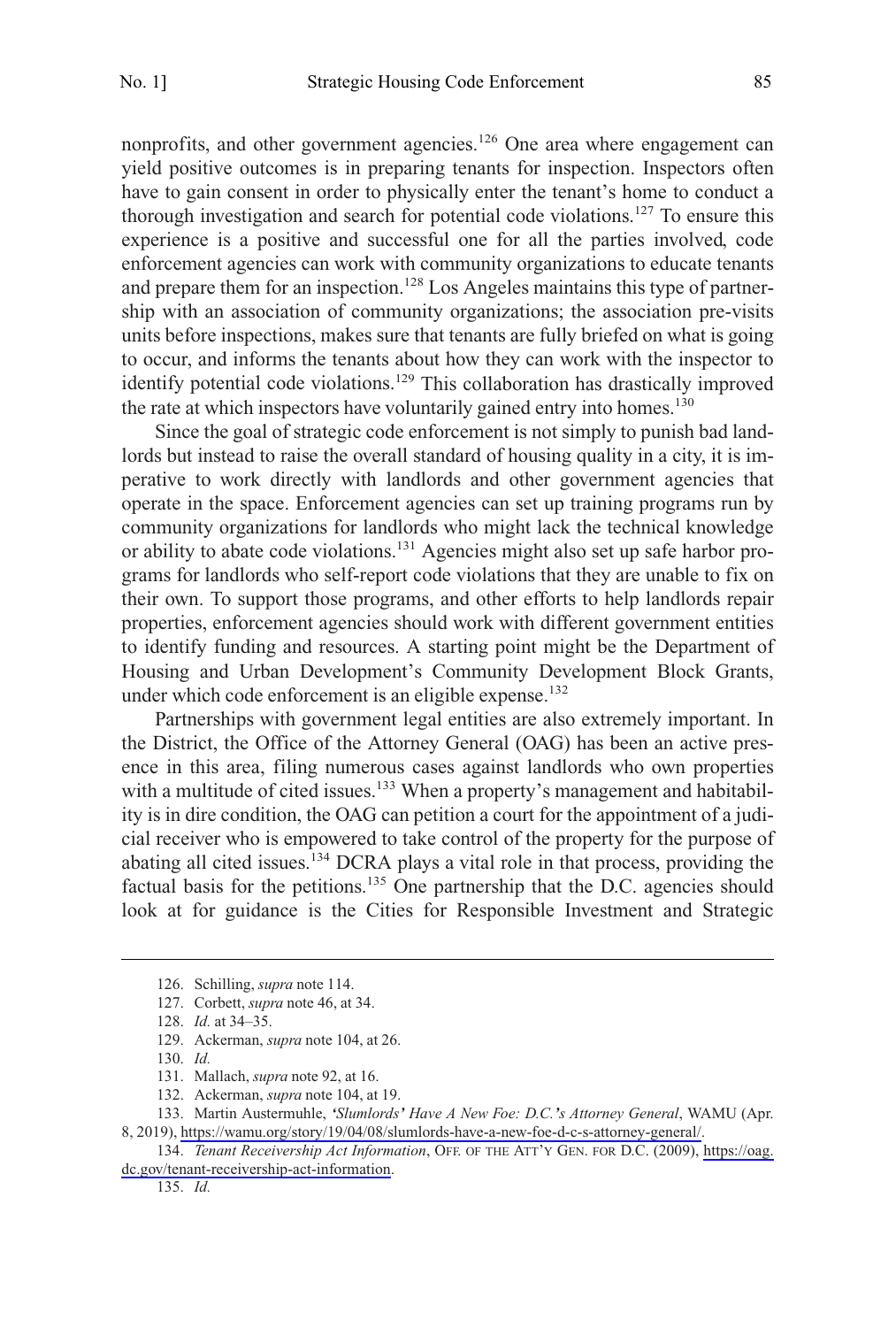<span id="page-13-0"></span>Enforcement program in New York state.136 In that program, the New York Attorney General has invested \$12 million dollars recouped from settlements into code enforcement and neighborhood stabilization.<sup>137</sup>

DCRA should consider adopting many of the practices incorporated into strategic code enforcement. As a crucial starting point, the agency needs to hire significantly more inspectors in order to implement a proactive inspection schedule that does not leave too long of a gap in between inspections. In 2020, DCRA employed about twenty-five investigators to cover roughly 207,421 potential rental units in Washington, D.C.<sup>138</sup> At nearly 8,300 possible units per inspector, this gargantuan caseload makes it nearly certain that substandard housing units will escape inspection and abatement. A proposed piece of legislation, the Tenant and Homeowner Accountability and Protection Amendment Act of 2019, would mandate that DCRA employ, at minimum, one residential housing inspector per every 2,000 occupied residential housing units.<sup>139</sup> This increased capacity for investigation, coupled with increased bureaucratic competency and management, would decrease the time gap between proactive inspections while not diminishing the agency's ability to respond to complaints. This act has yet to be passed or funded.<sup>140</sup> An investment in increased inspection capacity is, of course, costly, especially at a time when budget dollars are stretched thin. However, this investment can be a catalyst for generational impact. Finally, DCRA should begin to build bridges to organizations focused on low-income communities. This will help the agency better anticipate potential issues and build trust with the communities they interact with frequently.

#### PART IV

One of the most important collaborations housing code enforcement agencies can undertake is with public health and medical professionals. Medical-legal partnerships, as these collaborations are widely known, acknowledge that many social determinants of health stem from legal issues.<sup>141</sup> Medical-legal partnerships integrate medical and health professionals with lawyers to identify overlapping

<sup>136.</sup> *See* Schilling, *supra* note 114.

<sup>137.</sup> *Id.* 

<sup>138.</sup> See Responses to FY 2020 and FY 2021 to date Performance Oversight Hearing Questions, DEP'T. CONSUMER & REGUL. AFFS. 2, 78 (Mar. 12, 2021), [http://chairmanmendelson.com/wp-content/](http://chairmanmendelson.com/wp-content/uploads/2021/03/DCRA-FY20-to-FY21-YTD-Performance-Oversight-Pre-Hearing-Questions-and-An.._.pdf)  [uploads/2021/03/DCRA-FY20-to-FY21-YTD-Performance-Oversight-Pre-Hearing-Questions-and-An..](http://chairmanmendelson.com/wp-content/uploads/2021/03/DCRA-FY20-to-FY21-YTD-Performance-Oversight-Pre-Hearing-Questions-and-An.._.pdf)  [\\_.pdf;](http://chairmanmendelson.com/wp-content/uploads/2021/03/DCRA-FY20-to-FY21-YTD-Performance-Oversight-Pre-Hearing-Questions-and-An.._.pdf) *see also* Yesim Sayin Taylor, *Appraising the District's rentals – Landscape of Rental Housing*, D. C. POLICY CTR. (Apr. 1, 2021), [https://www.dcpolicycenter.org/publications/appraising-the-districts](https://www.dcpolicycenter.org/publications/appraising-the-districts-rentals-chapter-ii/)[rentals-chapter-ii/.](https://www.dcpolicycenter.org/publications/appraising-the-districts-rentals-chapter-ii/)

Council of D.C. B23-0394, 23rd Council (D.C. 2019), [https://lims.dccouncil.us/downloads/](https://lims.dccouncil.us/downloads/LIMS/43044/Introduction/B23-0394-Introduction.pdf)  139. [LIMS/43044/Introduction/B23-0394-Introduction.pdf](https://lims.dccouncil.us/downloads/LIMS/43044/Introduction/B23-0394-Introduction.pdf).

<sup>140.</sup> *See id.* 

<sup>141.</sup> Judy Rollins, *Medical-Legal Partnerships: Making A Difference in Children's Health Care*, 41 PEDIATRIC NURSING 8, 8–9 (Jan.–Feb. 2015).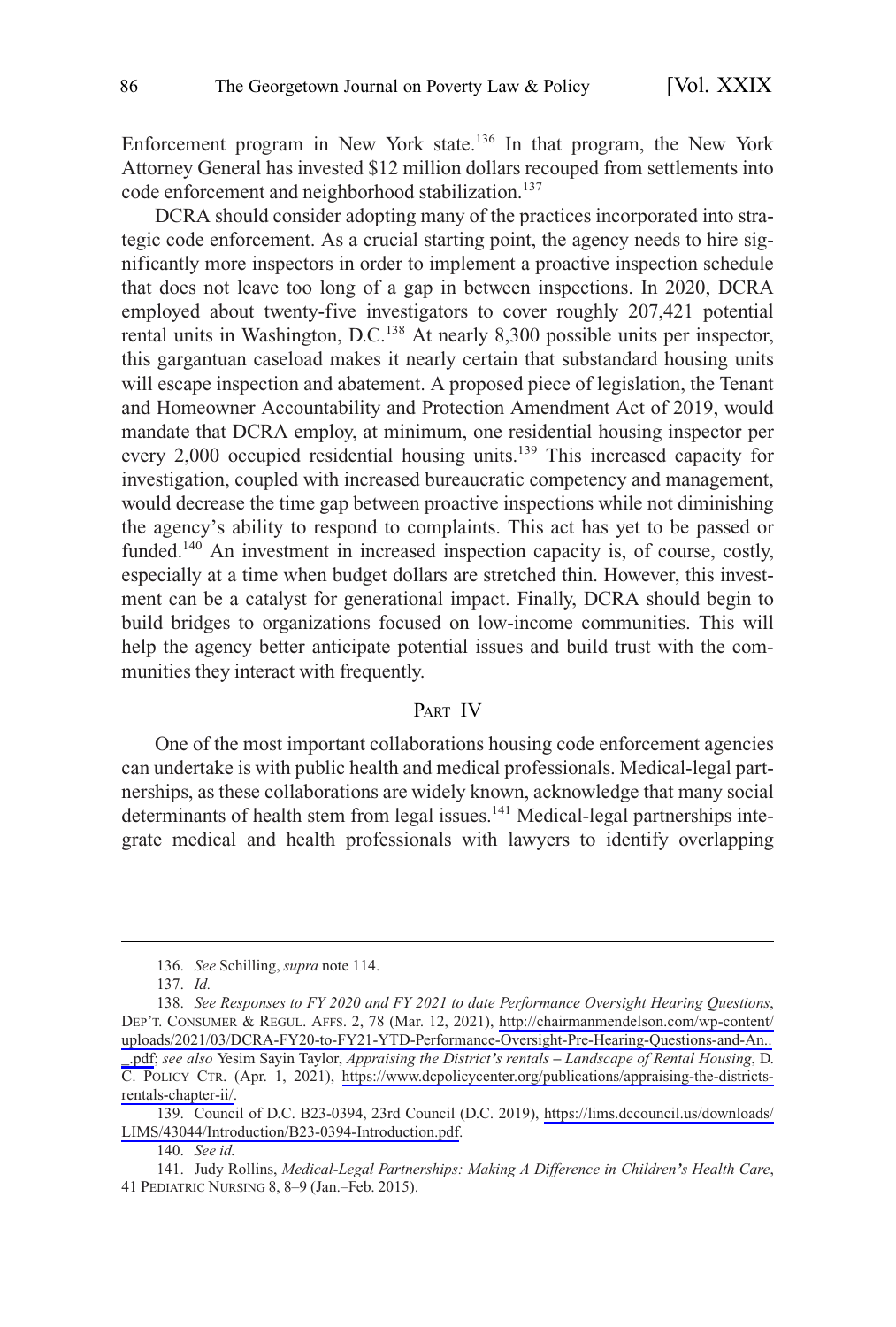medical and legal problems in society.<sup>142</sup> The ultimate goal is to improve overall population health by leveraging medical and legal interventions to address those very problems at their root causes.<sup>143</sup> By working together, advocates and professionals from both fields can better serve their clients and patients.<sup>144</sup> This type of partnership has become more common since the first medical-legal partnership was developed in Boston in 1993;<sup>145</sup> there are now over 330 hospitals and health centers in forty-six states that have active programs.<sup>146</sup>

This endeavor has a major focus on preventative care.<sup>147</sup> Medical professionals treating clients have the ability to identify health problems that are likely caused by social determinants of health related to unmet legal needs.<sup>148</sup> They can either refer an individual patient to legal services or work with lawyers to solve broader, systemic legal or policy issues.<sup>149</sup> By highlighting how legal issues affect community health, medical-legal partnerships can use their unique perspectives to effect changes that might otherwise not occur.<sup>150</sup> Additionally, data collected by public health and medical professionals can help set priorities for reform, an especially important factor in situations where resources are limited.<sup>151</sup> This idea of preventative law, supported by medical reality, better supports long-term positive change for lowincome individuals and families.<sup>152</sup> One area where medical-legal partnerships have shown positive outcomes and increased utilization is at the intersection of public health and housing law.<sup>153</sup> As discussed in Part I of this paper, substandard housing causes a lengthy list of health issues.154 This makes it a particularly ripe area for cooperation and collaboration between health professionals and lawyers. For example, these partnerships have and will continue to be a powerful tool in the fight against childhood illnesses caused by substandard housing, helping to identify and alleviate illnesses like asthma,<sup>155</sup> elevated blood lead levels,<sup>156</sup> and developmental

146. Elizabeth Tobin-Tyler & Joel B. Teitelbaum, *Medical-Legal Partnership: A Powerful Tool for Public Health and Health Justice*, 134 PUB. HEALTH REPS. 201, 201 (2019).

147. Krishnamurthy et al., *supra* note 143, at 385.

148. Elizabeth Tobin-Tyler, *Aligning Public Health, Health Care, Law and Policy: Medical-Legal Partnership as a Multilevel Response to the Social Determinants of Health*, 8 J. HEALTH & BIOMEDICAL L. 211, 234 (2012).

149. *Id.* at 237.

151. Krishnamurthy et al., *supra* note 143, at 387–88.

152. *Id.* at 386.

153. *See, e.g.*, Rollins, *supra* note 141, at 8.

154. *See supra* Part I.

<sup>142.</sup> *Id.* 

<sup>143.</sup> Bharath Krishnamurthy et al., *What We Know and Need to Know about Medical-Legal Partnership*, 67 S.C.L. REV. 377, 379 (2016).

<sup>144.</sup> *Id.* at 380.

<sup>145.</sup> Rollins, *supra* note 141, at 8.

<sup>150.</sup> *Id.* 

<sup>155.</sup> Ted Kremer et al., *Public/Private Partnership to Address Housing and Health Care for Children with Asthma*, HEALTH AFFS. (July 22, 2015), [https://www.healthaffairs.org/do/10.1377/hblog](https://www.healthaffairs.org/do/10.1377/hblog20150722.049466/full)  [20150722.049466/full.](https://www.healthaffairs.org/do/10.1377/hblog20150722.049466/full)

<sup>156.</sup> *See* Tobin-Tyler, *supra* note 148, at 202.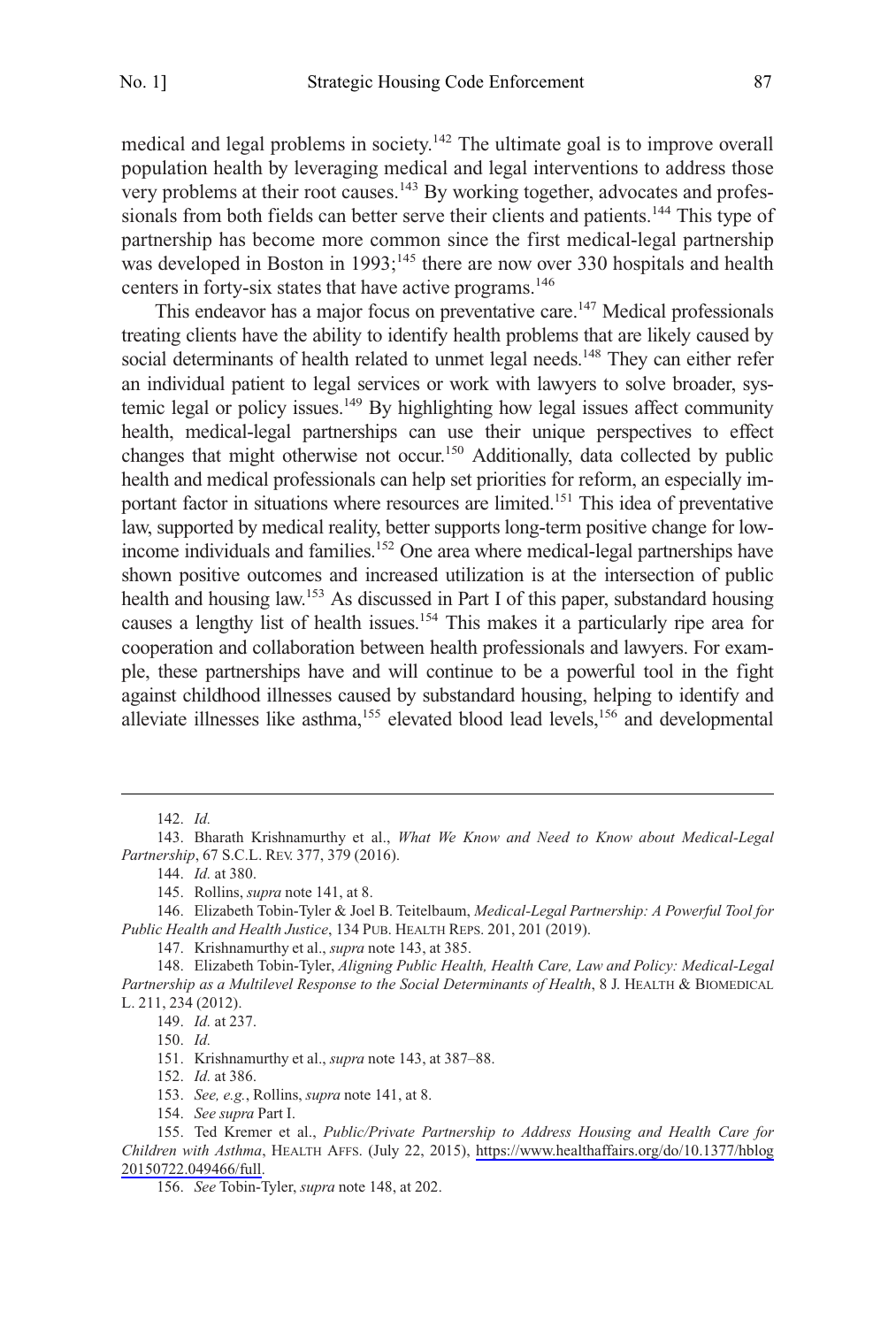<span id="page-15-0"></span>delays,157 and their housing-related causes.

Medical-legal partnerships even have the potential to identify specific bad actors within the housing system. In Cincinnati, a medical-legal partnership identified a pattern of children from a certain low-income area suffering from asthma and other illnesses that had a strong connection to substandard housing.158 After the patients were referred to legal advocates, it was discovered that those children, along with other referrals, all lived in buildings owned and managed by the same landlord.<sup>159</sup> As a result of that discovery, multiple families were removed from the housing, while a tenant association was formed and given legal representation.160 The association worked with lawyers and the Cincinnati Health and Building Departments to force the property owner to conduct significant repairs that abated the housing issues, which were the root causes of the tenants' health problems.<sup>161</sup> This successful result would not have been possible without the collaborative process.

Code enforcement agencies should heed the successes of these medical-legal partnerships. The accomplishment of the medical-legal partnership in Cincinnati demonstrates how code enforcement agencies can use existing medical-legal partnerships as a sort of "eyes and ears" on the ground to help identify potential issues before they spread or cause further harm. Cities might even consider funding these partnerships for that very purpose, as they can form part of the overall ecosystem that supports effective strategic code enforcement. However, code enforcement agencies can do more to emulate medical-legal partnerships by directly partnering with public health officials, doctors, and other medical professionals to collect as much data as possible on the prevalence of certain illnesses and ailments associated with substandard housing. DCRA may be able to conduct this type of program in Washington, D.C., where physicians are already identifying and reporting high levels of childhood asthma.<sup>162</sup> DCRA should be using every tool available to design a code enforcement program that best serves the most vulnerable population.

#### PART V

In designing and implementing a strategic code enforcement program, regulators must consider the needs and situations of the tenants they serve. Tenants have their own priorities and powers within the general housing system, and specifically in relation to enforcement of the housing code. Assuaging the concerns

<sup>157.</sup> Daniel R. Taylor et al., *Keeping the Heat on for Children's Health: A Successful Medical-Legal Partnership Initiative to Prevent Utility Shutoffs in Vulnerable Children*, 26 J. HEALTH CARE FOR POOR AND UNDERSERVED 676, 678 (2015).

<sup>158.</sup> Andrew F. Beck et al., *Identifying and Treating a Substandard Housing Cluster Using a Medical-Legal Partnership*, 130 PEDIATRICS 831, 833 (2012).

<sup>159.</sup> *Id.* 

<sup>160.</sup> *Id.* 

<sup>161.</sup> *Id.* at 833–34.

<sup>162.</sup> Baskin, *supra* note 13, at 2.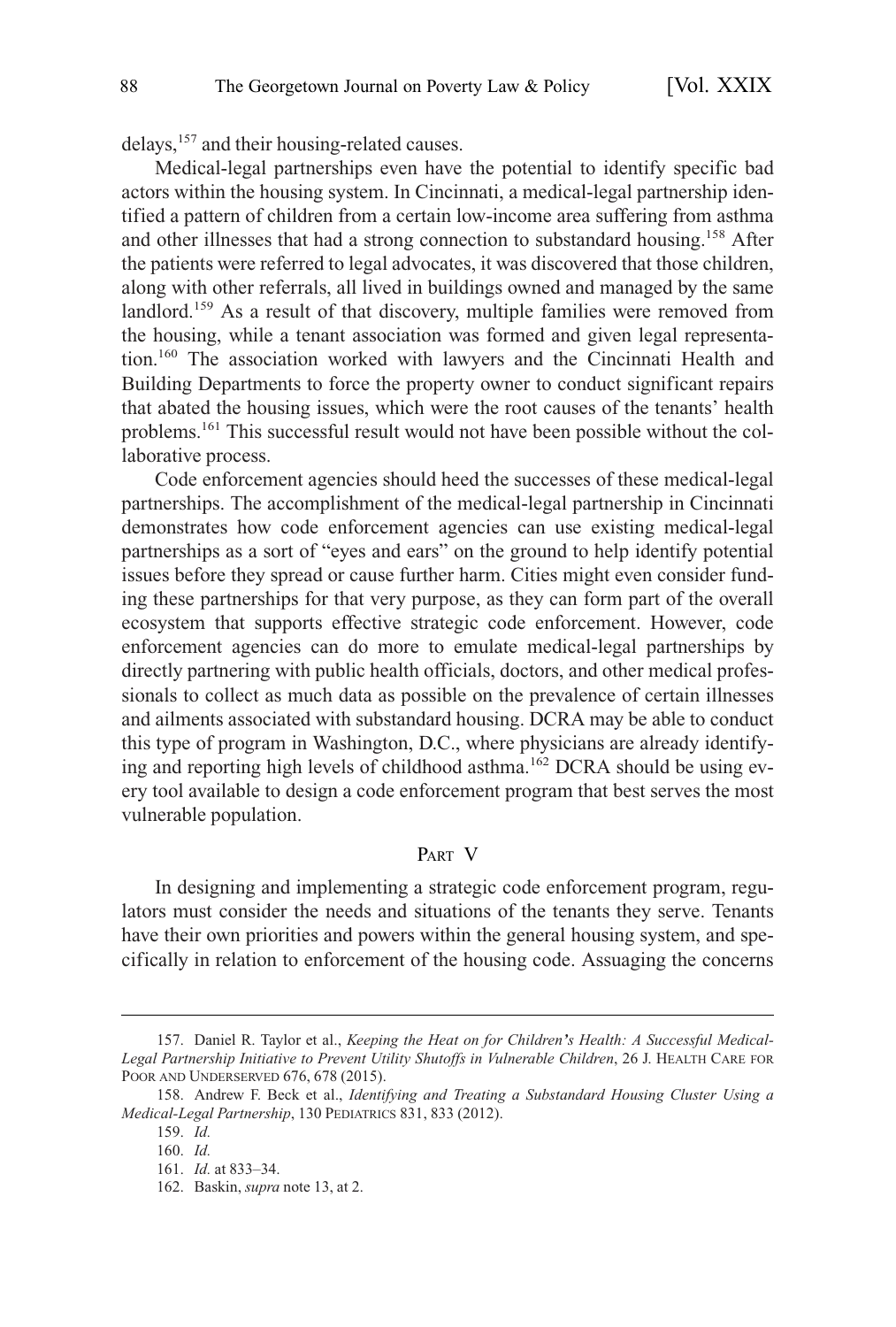and fears of this key group without creating unnecessary animosity and resistance to enforcement should be a key concern for regulators and inspectors.

Tenants bear the brunt of the pain when housing code enforcement is ineffective and substandard housing is allowed to persist unabated.<sup>163</sup> Tenants play an important role in many housing code enforcement schemes, especially those reliant on a complaint-based model of enforcement.<sup>164</sup> But when enforcement fails, tenants still have other options available. One way tenants can use their power to effectuate improvements to their units or buildings is through a rent strike. A rent strike can occur when landlords have repeatedly failed to fix housing code issues.<sup>165</sup> In the words of one D.C. housing organizer, "if you're not getting the things that you're paying for, why would you pay?"<sup>166</sup> During a rent strike, tenants, either acting in their individual capacity or through a tenant association or other group, forgo paying rent until the landlord agrees to upgrade housing conditions.167 Tenants can pay their rent into an escrow account over the course of the strike, an act of good faith which also creates a potential funding source for repairs if a landlord acquiesces to tenant demands.168 Maryland allows for a variation of this escrow system, where tenants may file a rent escrow case in court if problems related to housing conditions are substantial and threaten health and safety.<sup>169</sup> The court then holds the money until a decision is made regarding the property and how much of the rental income is needed for repairs, or whether a portion of the money can be returned to tenants.<sup>170</sup> Rent strikes have become more common nationwide<sup>171</sup> and have led to some instances where landlords have reacted by fixing housing issues.<sup>172</sup> Housing code enforcement agencies can work with tenants before and during these strikes to conduct inspections and provide the legal basis that tenants need to withhold rent.<sup>173</sup>

Tenants can also fight against enforcement, especially if the enforcement is deemed to be overly strict or occurring in bad faith. Tenants living in five properties in Columbia Heights, one of the most rapidly gentrifying neighborhoods in

170. *Id.* 

<sup>163.</sup> Fenit Nirrapil et al., *Tax dollars keep flowing to landlord D.C. is suing over housing conditions*, WASH. POST (Feb. 26, 2017), [https://www.washingtonpost.com/local/dc-politics/tax-dollars](https://www.washingtonpost.com/local/dc-politics/tax-dollars-keep-flowing-to-landlord-dc-is-suing-over-housing-conditions/2017/02/26/541bb0b2-b8af-11e6-959c-172c82123976_story.html)[keep-flowing-to-landlord-dc-is-suing-over-housing-conditions/2017/02/26/541bb0b2-b8af-11e6-959c-](https://www.washingtonpost.com/local/dc-politics/tax-dollars-keep-flowing-to-landlord-dc-is-suing-over-housing-conditions/2017/02/26/541bb0b2-b8af-11e6-959c-172c82123976_story.html)[172c82123976\\_story.html](https://www.washingtonpost.com/local/dc-politics/tax-dollars-keep-flowing-to-landlord-dc-is-suing-over-housing-conditions/2017/02/26/541bb0b2-b8af-11e6-959c-172c82123976_story.html).

<sup>164.</sup> *See supra* Part II.

Eliza Berkon, *When Tenants Take On Landlords Over Bad Conditions: A Rent-Strike*  165. *Explainer,* WAMU (Feb. 27, 2020), [https://wamu.org/story/20/02/27/when-tenants-take-on-landlords](https://wamu.org/story/20/02/27/when-tenants-take-on-landlords-over-bad-conditions-a-rent-strike-explainer/)[over-bad-conditions-a-rent-strike-explainer/](https://wamu.org/story/20/02/27/when-tenants-take-on-landlords-over-bad-conditions-a-rent-strike-explainer/).

<sup>166.</sup> *Id.* 

<sup>167.</sup> *Id.* 

<sup>168.</sup> *Id.* 

<sup>169.</sup> Rent Escrow, MD. JUDICIARY (Oct. 2017), https://www.mdcourts.gov/sites/default/files/ [import/video/docs/tipsheetrentescrow.pdf.](https://www.mdcourts.gov/sites/default/files/import/video/docs/tipsheetrentescrow.pdf)

<sup>171.</sup> Rachel Kaufman, Rent Strikes Heating up Nationwide, Say Tenant Organizers, NEXT CITY (Jun. 11, 2018), [https://nextcity.org/daily/entry/rent-strikes-heating-up-nationwide-say-tenant-organizers.](https://nextcity.org/daily/entry/rent-strikes-heating-up-nationwide-say-tenant-organizers)

<sup>172.</sup> Rick Paulas, *Do Rent Strikes Actually Work?*, VICE (July 13, 2018), https://www.vice.com/ [en/article/a3qg3k/do-rent-strikes-work](https://www.vice.com/en/article/a3qg3k/do-rent-strikes-work).

<sup>173.</sup> Berkon, *supra* note 165.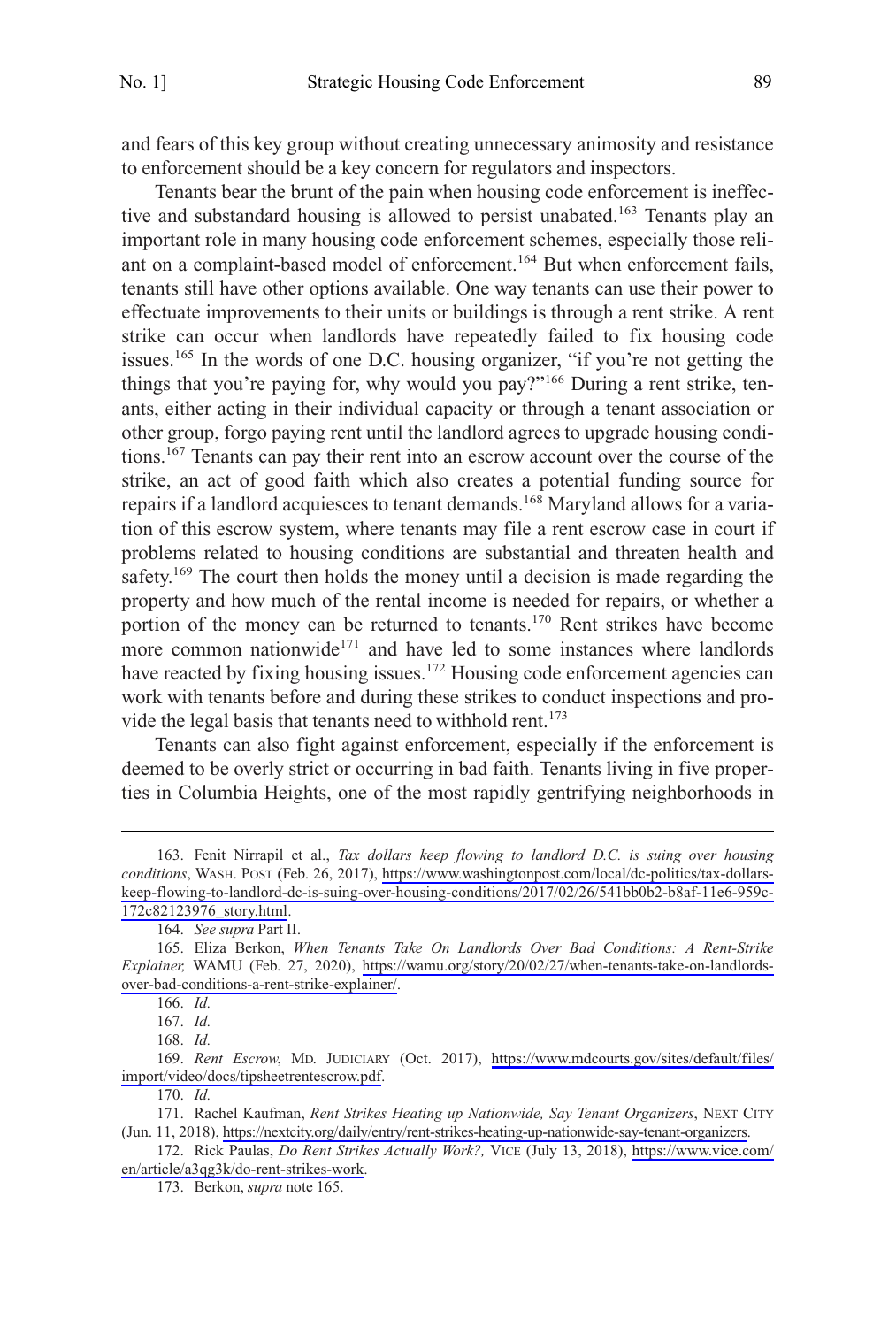<span id="page-17-0"></span>Washington, D.C.,<sup>174</sup> that had been targeted by DCRA for intensive code enforcement contended that the proposed condemnation of their buildings was an intentional act, done so that developers could build higher end properties for newer residents.175 Those tenants sued DCRA, contending that the District was both singling out their properties and that the city had failed to alleviate the housing code issues before issuing orders for condemnation.<sup>176</sup> Another problem raised by the tenants was that of displacement; they were worried that rising rent levels in the area would preclude them from finding a new place to live in the neighborhood.<sup>177</sup> Tenants were able to use the legal process and their own organizing to gain title from the city and force the previous landlord to pay for some repairs.<sup>178</sup> By taking steps to build trust with tenants, like levying fines against the landlord before condemnation, assisting in the repairs process, and providing tenants with alternate living arrangements if necessary, housing code enforcement agencies can better protect housing without negatively affecting the very people they hope to serve.

#### **CONCLUSION**

Each city in America contains a powerful tool for the preservation of quality affordable housing: the housing code. Where housing code enforcement is lacking, neglectful landlords can get away with letting their properties fall into disrepair, which primarily impacts low-income tenants who lack the means to relocate due to a lack of quality affordable-housing properties. The goal of this paper has been to explore the ways in which code enforcement can be improved and modernized through the lens of how DCRA conducts code inspections. Housing code enforcement is an incredibly impactful, albeit often overlooked, tool that regulators and governments possess in their fight to preserve and protect the quantity and quality of the affordable housing stock in their city. It is incumbent upon code enforcement agencies to adjust their goals to reflect a broader duty of prevention and protection. Working to not just punish violators but instead ensure broad compliance through education and proactive action will yield better results.

Strategic code enforcement brings together different areas of law, policy, and regulation to create a holistic plan that targets those who need help the most without over-zealously enforcing the code in a way that hurts low-income tenants. Code enforcement is part of a larger housing ecosystem, and partnerships with

<sup>174.</sup> J.B. Wogan, Why D.C.'s Affordable Housing Protections Are Losing a War with Economics, GOVERNING (Jan. 26, 2015), [https://www.governing.com/archive/gov-washington-affordable-housing](https://www.governing.com/archive/gov-washington-affordable-housing-protections-gentrification-series.html)[protections-gentrification-series.html](https://www.governing.com/archive/gov-washington-affordable-housing-protections-gentrification-series.html).

<sup>175.</sup> Kathryn Howell, *Planning for empowerment: Upending the traditional approach to planning for affordable housing in the face of gentrification*, 17 PLAN. THEORY & PRAC. 210, 220 (2016).

<sup>176.</sup> Carla Dorsey, *It Takes a Village: Why Community Organizing Is More Effective than Litigation Alone at Ending Discriminatory Housing Code Enforcement*, 12 GEO. J. ON POVERTY L. & POL'Y 437, 453 (2005).

<sup>177.</sup> *Id.* at 454.

<sup>178.</sup> *Id.*